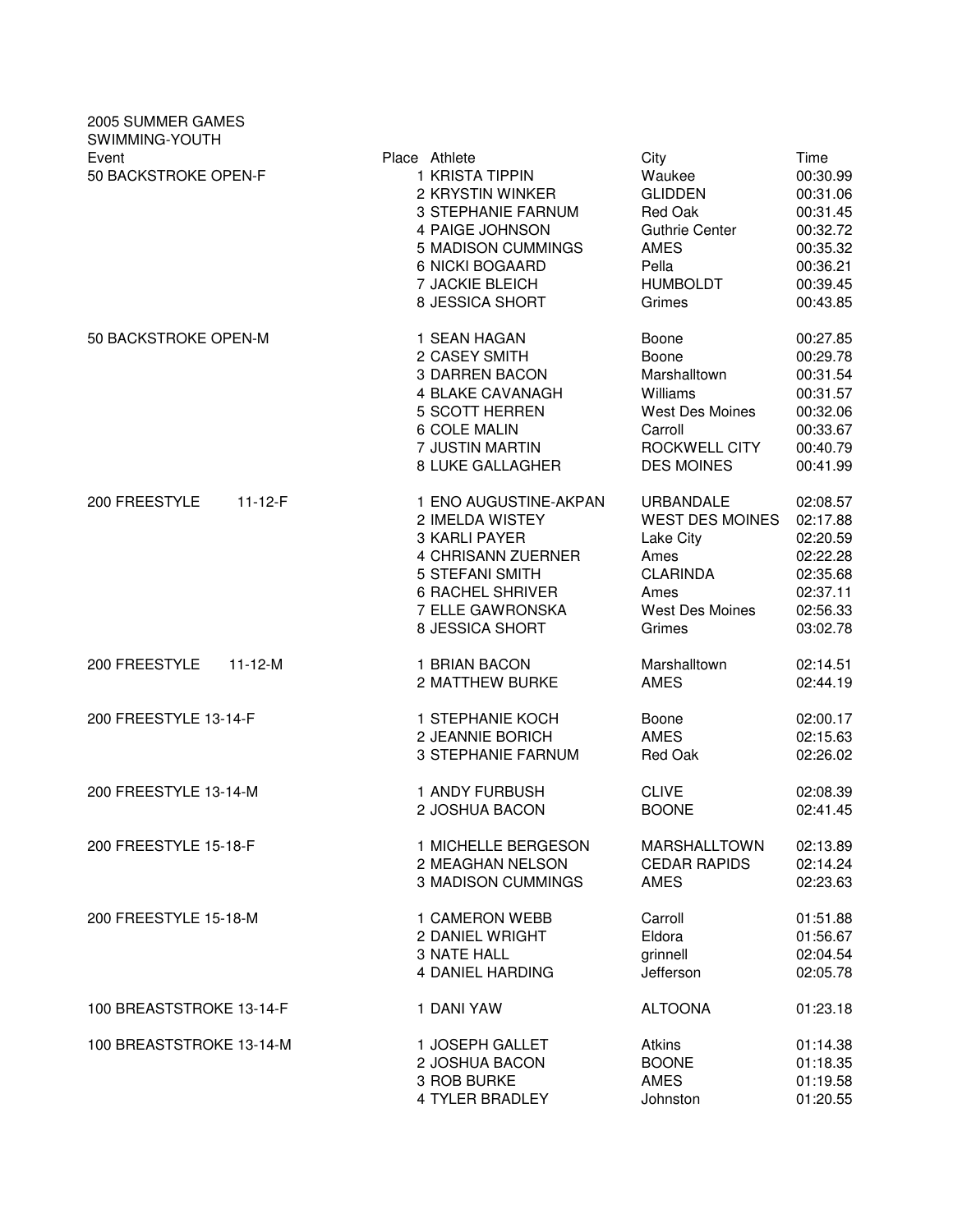|                          | 5 TRAVIS GREENWALD<br><b>6 ERIC CARLSON</b>        | <b>WILTON</b><br><b>URBANDALE</b>       | 01:25.60<br>01:42.09 |
|--------------------------|----------------------------------------------------|-----------------------------------------|----------------------|
| 100 BREASTSTROKE 15-18-F | 1 KELSEY MEYER-DAVIS                               | Marshalltown                            | 01:17.66             |
|                          | 2 KRISTEN TOWNE                                    | <b>GOWRIE</b>                           | 01:23.62             |
|                          | <b>3 ANDREA WETTER</b>                             | <b>PELLA</b>                            | 01:24.99             |
|                          | <b>4 LIJUAN DONG</b>                               | <b>JOHNSTON</b>                         | 01:50.30             |
| 100 BREASTSTROKE 15-18-M | 1 SEAN HAGAN                                       | Boone                                   | 01:11.22             |
|                          | 2 DARREN BACON<br><b>3 DANIEL HARDING</b>          | Marshalltown<br>Jefferson               | 01:08.87<br>01:11.22 |
|                          | 4 ANDREW FRANCIS                                   | Grinnell                                | 01:12.54             |
|                          | 5 JUSTIN HEILMAN                                   | <b>Rockwell City</b>                    | 01:15.45             |
|                          | <b>6 JEREMY WETTER</b>                             | <b>PELLA</b>                            | 01:21.20             |
|                          | 7 DUSTIN POTTER                                    | <b>Bedford</b>                          | 01:21.41             |
| 100 BUTTERFLY 13-14-F    | 1 STEPHANIE KOCH                                   | Boone                                   | 01:07.28             |
|                          | 2 JEANNIE BORICH                                   | <b>AMES</b>                             | 01:10.90             |
|                          | 3 MICHELLE MELLENCAMP                              | Clarinda                                | 01:21.21             |
| 100 BUTTERFLY 13-14-M    | 1 ANDY FURBUSH                                     | <b>CLIVE</b>                            | 01:02.08             |
| 100 BUTTERFLY 15-18-F    | 1 KRISTA TIPPIN                                    | Waukee                                  | 01:06.79             |
|                          | 2 KRISTEN TOWNE                                    | <b>GOWRIE</b>                           | 01:11.78             |
|                          | 3 MICHELLE BERGESON                                | <b>MARSHALLTOWN</b>                     | 01:15.83             |
|                          | 4 MEAGHAN NELSON                                   | <b>CEDAR RAPIDS</b>                     | 01:16.77             |
| 100 BUTTERFLY 15-18-M    | 1 DANIEL WRIGHT                                    | Eldora                                  | 00:59.12             |
|                          | 2 BLAKE CAVANAGH<br>3 CASEY SMITH                  | Williams<br>Boone                       | 01:00.56<br>01:02.61 |
|                          | 4 NATE HALL                                        | grinnell                                | 01:05.19             |
| 50 FREESTYLE 11-12-F     | 1 ENO AUGUSTINE-AKPAN                              | <b>URBANDALE</b>                        | 00:26.56             |
|                          | 2 ERIN ROSSITER                                    | Spencer                                 | 00:29.29             |
|                          | 3 CHRISANN ZUERNER                                 | Ames                                    | 00:29.30             |
|                          | <b>4 RACHEL SHRIVER</b>                            | Ames                                    | 00:30.05             |
|                          | 5 STEFANI SMITH                                    | <b>CLARINDA</b>                         | 00:31.91             |
|                          | <b>6 RACHEL CATALDO</b>                            | Clive                                   | 00:31.96             |
|                          | 7 CATHERINE DEFINO                                 | Ankeny                                  | 00:32.07             |
|                          | 8 KAYTLIN TIPPIN                                   | Waukee                                  | 00:32.27             |
|                          | 9 JANELLE GALANG                                   | <b>JOHNSTON</b>                         | 00:32.28             |
|                          | 10 ELLEN COLVILLE                                  | <b>COLFAX</b>                           | 00:32.34             |
|                          | 11 EMILEE DAVIDSON                                 | <b>Boon</b>                             | 00:32.43             |
|                          | 12 TESS YOCOM                                      | Des Moines                              | 00:32.73             |
|                          | 13 ALEXA WHITEHILL                                 | Coin                                    | 00:32.96             |
|                          | 14 JESSICA SHORT                                   | Grimes                                  | 00:34.17             |
|                          | <b>15 ELLE GAWRONSKA</b><br><b>16 KELSY HORNER</b> | <b>West Des Moines</b><br><b>ANKENY</b> | 00:35.57<br>00:35.79 |
|                          | 17 ERIN MCCAREY                                    | Carroll                                 | 00:35.93             |
|                          | <b>18 EMILY HINDT</b>                              | Fort Dodge                              | 00:36.89             |
|                          | <b>19 MEREDITH FARRELL</b>                         | Ames                                    | 00:38.21             |
|                          | 20 ANDREA HODGSON                                  | Colfax                                  | 00:40.41             |
| 50 FREESTYLE 11-12-M     | 1 BRIAN BACON                                      | Marshalltown                            | 00:27.34             |
|                          | 2 COLIN EAGAN                                      | Spencer                                 | 00:28.61             |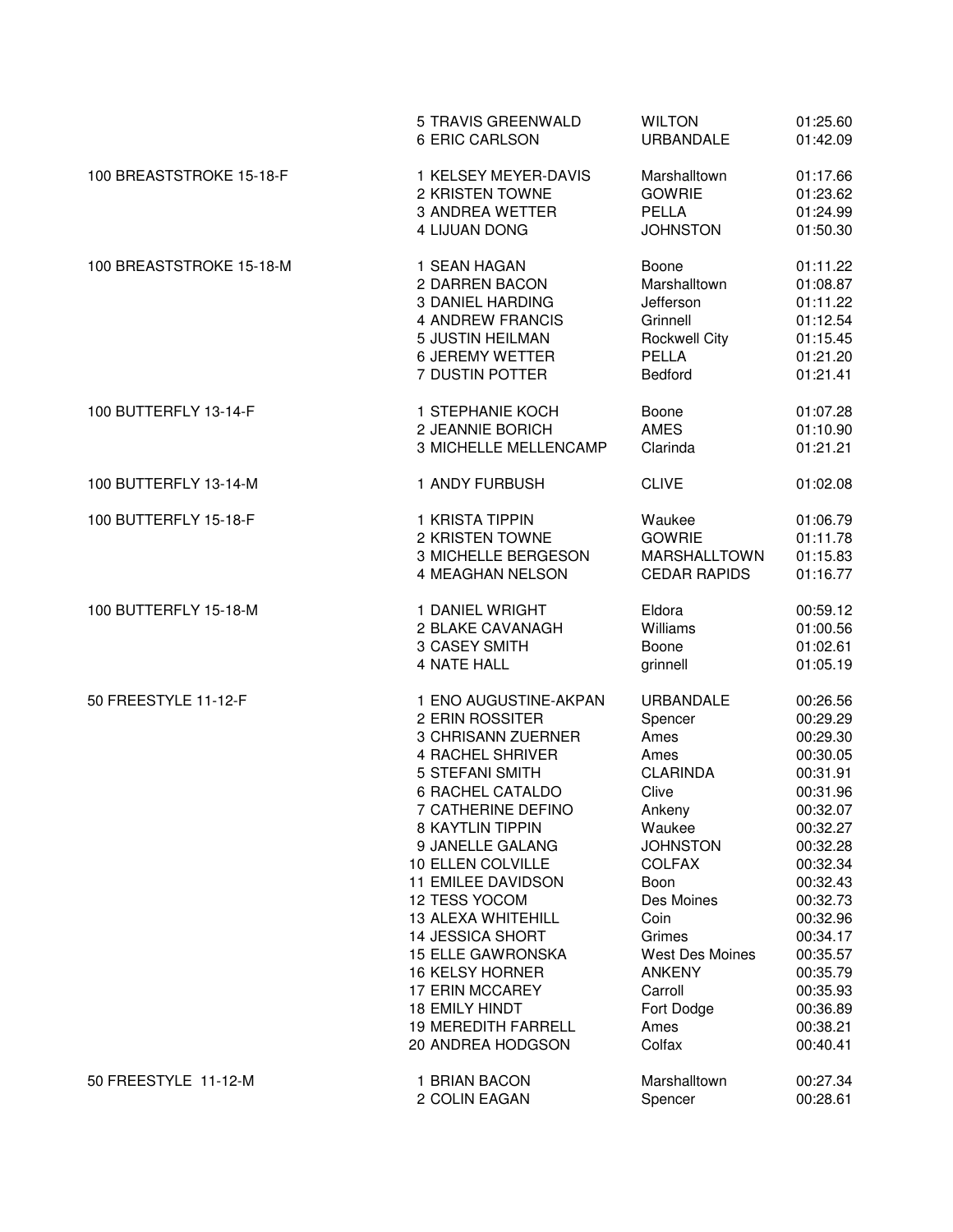|                               | 3 TRAVIS GREENWALD<br>4 BRIAN ROSS<br><b>5 RYAN KITCHEN</b><br><b>6 DUSTIN SMITH</b><br>7 DAVIS JOHNSON<br>8 MARK NIELSEN<br>9 GRANT LAMMERS<br>10 ANDY JENSEN<br><b>11 MATTHEW BURKE</b><br>13 ALEX GRAEVE<br><b>14 JOSHUA WETTER</b><br><b>15 DANIEL POTTER</b> | <b>WILTON</b><br><b>JOHNSTON</b><br><b>JOHNSTON</b><br>Boone<br>Carroll<br>CARROLL<br>Grimes<br><b>JOHNSTON</b><br><b>AMES</b><br><b>ANKENY</b><br>PELLA<br>Bedford | 00:29.17<br>00:29.99<br>00:30.54<br>00:31.27<br>00:31.78<br>00:32.11<br>00:33.33<br>00:33.69<br>00:33.97<br>00:35.84<br>00:35.86<br>00:44.10 |
|-------------------------------|-------------------------------------------------------------------------------------------------------------------------------------------------------------------------------------------------------------------------------------------------------------------|---------------------------------------------------------------------------------------------------------------------------------------------------------------------|----------------------------------------------------------------------------------------------------------------------------------------------|
| 50 FREESTYLE 13-14-F          | 1 STEPHANIE KOCH<br>2 MICHELLE MELLENCAMP<br>3 STEPHANIE FARNUM<br>4 JEANNIE BORICH<br>5 DANI YAW<br><b>6 KYLIE KINSEY</b>                                                                                                                                        | Boone<br>Clarinda<br>Red Oak<br>AMES<br><b>ALTOONA</b><br><b>GRANGER</b>                                                                                            | 00:25.36<br>00:28.09<br>00:28.16<br>00:28.55<br>00:29.21<br>00:39.94                                                                         |
| 50 FREESTYLE 13-14-M          | 1 ANDY FURBUSH<br>2 JOSEPH GALLET<br>3 COLE MALIN<br>4 ROB BURKE<br><b>5 SCOTT HERREN</b><br>6 ERIC CARLSON<br>7 JUSTIN MARTIN                                                                                                                                    | <b>CLIVE</b><br>Atkins<br>Carroll<br><b>AMES</b><br><b>West Des Moines</b><br><b>URBANDALE</b><br>ROCKWELL CITY                                                     | 00:25.87<br>00:25.94<br>00:27.23<br>00:27.37<br>00:28.95<br>00:30.47<br>00:32.41                                                             |
| 50 FREESTYLE 15-18-F          | 1 ANDREA WETTER<br>2 MEAGHAN NELSON<br>3 PAIGE JOHNSON<br>4 MICHELLE BERGESON<br>5 MADISON CUMMINGS<br>6 LIJUAN DONG                                                                                                                                              | <b>PELLA</b><br><b>CEDAR RAPIDS</b><br><b>Guthrie Center</b><br><b>MARSHALLTOWN</b><br><b>AMES</b><br><b>JOHNSTON</b>                                               | 00:27.07<br>00:28.07<br>00:28.82<br>00:29.43<br>00:30.33<br>00:48.80                                                                         |
| 50 FREESTYLE 15-18-M          | 1 CAMERON WEBB<br>2 SEAN HAGAN<br><b>3 DANIEL WRIGHT</b><br>4 BLAKE CAVANAGH<br>5 CASEY SMITH<br>6 DARREN BACON<br>7 ANDREW FRANCIS<br>8 MICHAEL MELLENCAMP<br>9 NATE HALL<br>10 JUSTIN HEILMAN<br><b>11 DUSTIN POTTER</b><br><b>12 JEREMY WETTER</b>             | Carroll<br>Boone<br>Eldora<br>Williams<br>Boone<br>Marshalltown<br>Grinnell<br>Clarinda<br>grinnell<br><b>Rockwell City</b><br><b>Bedford</b><br>PELLA              | 00:22.38<br>00:23.33<br>00:23.85<br>00:24.04<br>00:24.33<br>00:25.57<br>00:25.80<br>00:25.87<br>00:26.06<br>00:26.36<br>00:28.16<br>00:28.84 |
| 100 INDIVIDUAL MEDLEY 11-12-F | 1 IMELDA WISTEY<br>2 ENO AUGUSTINE-AKPAN<br>3 ERIN ROSSITER<br>4 KARLI PAYER<br><b>5 RACHEL SHRIVER</b><br>6 ELLEN COLVILLE<br>7 ALEXA WHITEHILL                                                                                                                  | <b>WEST DES MOINES</b><br>URBANDALE<br>Spencer<br>Lake City<br>Ames<br><b>COLFAX</b><br>Coin                                                                        | 01:05.23<br>01:05.33<br>01:14.14<br>01:14.19<br>01:21.28<br>01:22.39<br>01:24.56                                                             |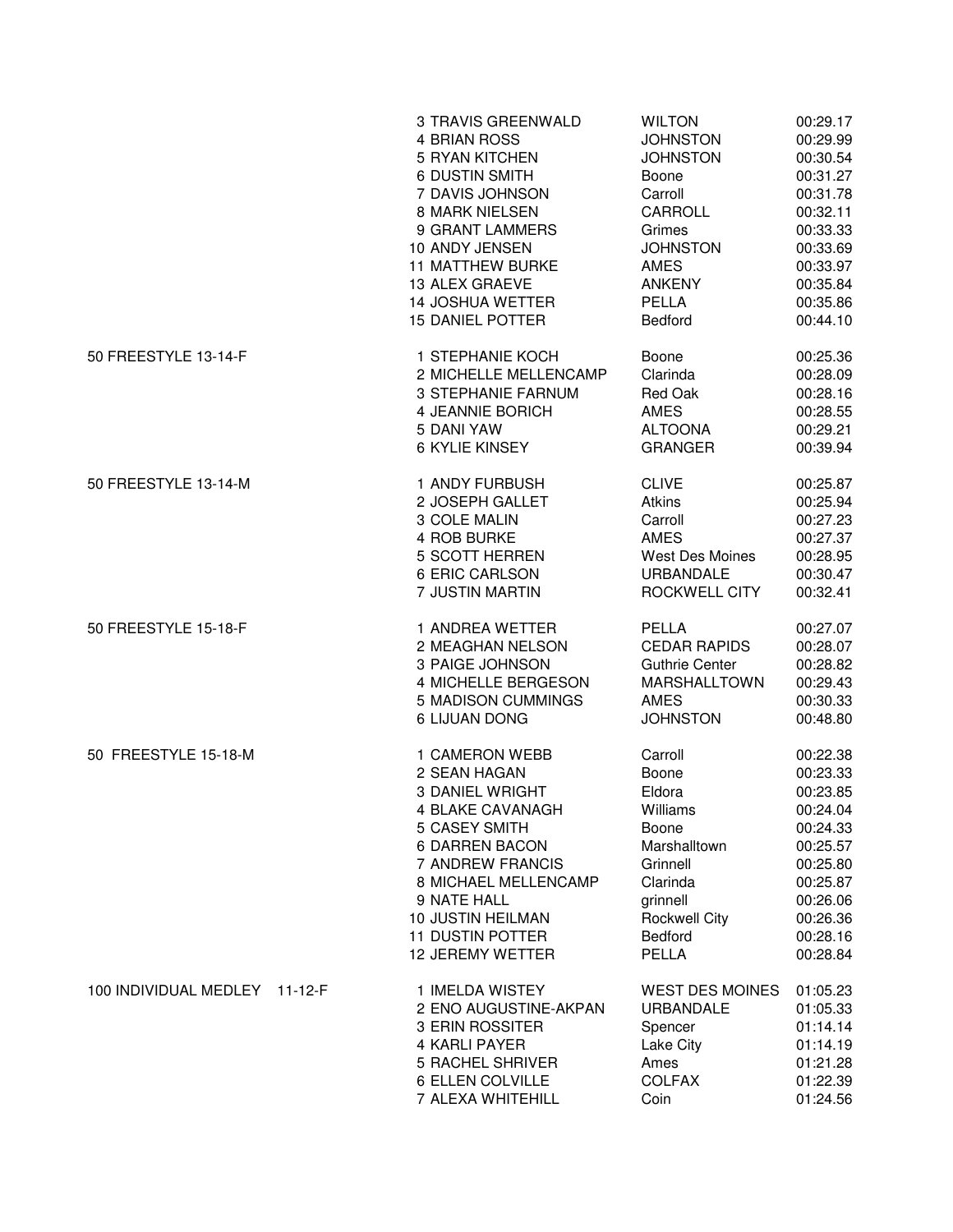|                                        | 8 EMILEE DAVIDSON                                                                                                                                                                         | Boon                                                                                                                      | 01:26.27                                                                                                 |
|----------------------------------------|-------------------------------------------------------------------------------------------------------------------------------------------------------------------------------------------|---------------------------------------------------------------------------------------------------------------------------|----------------------------------------------------------------------------------------------------------|
|                                        | 9 CATHERINE DEFINO                                                                                                                                                                        | Ankeny                                                                                                                    | 01:30.11                                                                                                 |
|                                        | 10 ELLE GAWRONSKA                                                                                                                                                                         | West Des Moines                                                                                                           | 01:33.33                                                                                                 |
|                                        | 11 ERIN MCCAREY                                                                                                                                                                           | Carroll                                                                                                                   | 01:35.07                                                                                                 |
|                                        | 12 JESSICA SHORT                                                                                                                                                                          | Grimes                                                                                                                    | 01:36.20                                                                                                 |
|                                        | <b>13 MEREDITH FARRELL</b>                                                                                                                                                                | Ames                                                                                                                      | 01:41.13                                                                                                 |
| 100 INDIVIDUAL MEDLEY<br>$11 - 12 - M$ | 1 BRIAN BACON<br>2 TRAVIS GREENWALD<br>3 RYAN KITCHEN<br><b>4 MARK NIELSEN</b><br><b>5 MATTHEW BURKE</b><br><b>6 GRANT LAMMERS</b><br>7 JONATHAN DUFF<br>8 JOSHUA WETTER<br>9 ALEX GRAEVE | Marshalltown<br><b>WILTON</b><br><b>JOHNSTON</b><br>CARROLL<br><b>AMES</b><br>Grimes<br>Carroll<br>PELLA<br><b>ANKENY</b> | 01:12.66<br>01:16.93<br>01:24.91<br>01:25.07<br>01:27.49<br>01:30.46<br>01:31.94<br>01:32.78<br>01:33.31 |
| 100 INDIVIDUAL MEDLEY OPEN-F           | 1 KRISTA TIPPIN                                                                                                                                                                           | Waukee                                                                                                                    | 01:08.40                                                                                                 |
|                                        | 2 KRYSTIN WINKER                                                                                                                                                                          | <b>GLIDDEN</b>                                                                                                            | 01:11.63                                                                                                 |
|                                        | 3 KRISTEN TOWNE                                                                                                                                                                           | <b>GOWRIE</b>                                                                                                             | 01:11.97                                                                                                 |
|                                        | 4 ANDREA WETTER                                                                                                                                                                           | PELLA                                                                                                                     | 01:12.35                                                                                                 |
|                                        | 5 PAIGE JOHNSON                                                                                                                                                                           | <b>Guthrie Center</b>                                                                                                     | 01:12.83                                                                                                 |
|                                        | 6 MICHELLE MELLENCAMP                                                                                                                                                                     | Clarinda                                                                                                                  | 01:19.56                                                                                                 |
|                                        | 7 DANI YAW                                                                                                                                                                                | <b>ALTOONA</b>                                                                                                            | 01:21.32                                                                                                 |
|                                        | 8 NICKI BOGAARD                                                                                                                                                                           | Pella                                                                                                                     | 01:23.55                                                                                                 |
|                                        | 9 ANIA GAWRONSKA                                                                                                                                                                          | <b>West Des Moines</b>                                                                                                    | 01:30.29                                                                                                 |
|                                        | 10 MEGAN BRADLEY                                                                                                                                                                          | Johnston                                                                                                                  | 01:46.11                                                                                                 |
|                                        | <b>11 SOMMER SHORT</b>                                                                                                                                                                    | Grimes                                                                                                                    | 02:14.34                                                                                                 |
| 100 INDIVIDUAL MEDLEY OPEN-M           | 1 CAMERON WEBB                                                                                                                                                                            | Carroll                                                                                                                   | 00:59.77                                                                                                 |
|                                        | 2 DANIEL HARDING                                                                                                                                                                          | Jefferson                                                                                                                 | 01:05.01                                                                                                 |
|                                        | <b>3 BLAKE CAVANAGH</b>                                                                                                                                                                   | Williams                                                                                                                  | 01:07.49                                                                                                 |
|                                        | 4 MICHAEL MELLENCAMP                                                                                                                                                                      | Clarinda                                                                                                                  | 01:10.01                                                                                                 |
|                                        | 5 JUSTIN HEILMAN                                                                                                                                                                          | <b>Rockwell City</b>                                                                                                      | 01:10.99                                                                                                 |
|                                        | <b>6 SCOTT HERREN</b>                                                                                                                                                                     | West Des Moines                                                                                                           | 01:12.74                                                                                                 |
|                                        | 7 TYLER BRADLEY                                                                                                                                                                           | Johnston                                                                                                                  | 01:17.46                                                                                                 |
|                                        | 8 JEREMY WETTER                                                                                                                                                                           | <b>PELLA</b>                                                                                                              | 01:17.84                                                                                                 |
|                                        | 9 JOSHUA BACON                                                                                                                                                                            | <b>BOONE</b>                                                                                                              | 01:19.55                                                                                                 |
| 25 FREESTYLE 8 AND UNDER-F             | 1 TAYLOR SIEPERDA                                                                                                                                                                         | <b>SPIRIT LAKE</b>                                                                                                        | 00:15.89                                                                                                 |
|                                        | 2 ANIA GAWRONSKA                                                                                                                                                                          | <b>West Des Moines</b>                                                                                                    | 00:16.17                                                                                                 |
|                                        | 3 SARA BENTLEY                                                                                                                                                                            | <b>AMES</b>                                                                                                               | 00:16.17                                                                                                 |
|                                        | 4 RACHEL ARMSTRONG                                                                                                                                                                        | Des Moines                                                                                                                | 18:09.00                                                                                                 |
|                                        | 5 KIRSTEN SIEBENGA                                                                                                                                                                        | Cedar Rapids                                                                                                              | 00:18.07                                                                                                 |
|                                        | 7 CALLIE FARRAND                                                                                                                                                                          | Ankeny                                                                                                                    | 00:18.39                                                                                                 |
|                                        | 7 MORIAH ROSS                                                                                                                                                                             | Des Moines                                                                                                                | 00:18.09                                                                                                 |
|                                        | 8 GABBY SCHERLE                                                                                                                                                                           | Ankeny                                                                                                                    | 00:18.45                                                                                                 |
|                                        | 9 SAMANTHA VONDRAK                                                                                                                                                                        | Spirit Lake                                                                                                               | 00:18.57                                                                                                 |
|                                        | 10 MEGAN BRADLEY                                                                                                                                                                          | Johnston                                                                                                                  | 00:18.80                                                                                                 |
|                                        | <b>11 XAN WESTERCAMP</b>                                                                                                                                                                  | Des Moines                                                                                                                | 00:18.99                                                                                                 |
|                                        | <b>12 MONTANA KINTER</b>                                                                                                                                                                  | Urbandale                                                                                                                 | 00:19.71                                                                                                 |
|                                        | <b>13 MAKENNA BOGAARD</b>                                                                                                                                                                 | Pella                                                                                                                     | 00:19.97                                                                                                 |
|                                        | <b>14 SAMANTHA HEDRICK</b>                                                                                                                                                                | Pela                                                                                                                      | 00:20.75                                                                                                 |
|                                        | <b>16 CAITLYN ROBERTS</b>                                                                                                                                                                 | Spirit Lake                                                                                                               | 00:22.83                                                                                                 |
|                                        | 17 SOMMER SHORT                                                                                                                                                                           | Grimes                                                                                                                    | 00:22.84                                                                                                 |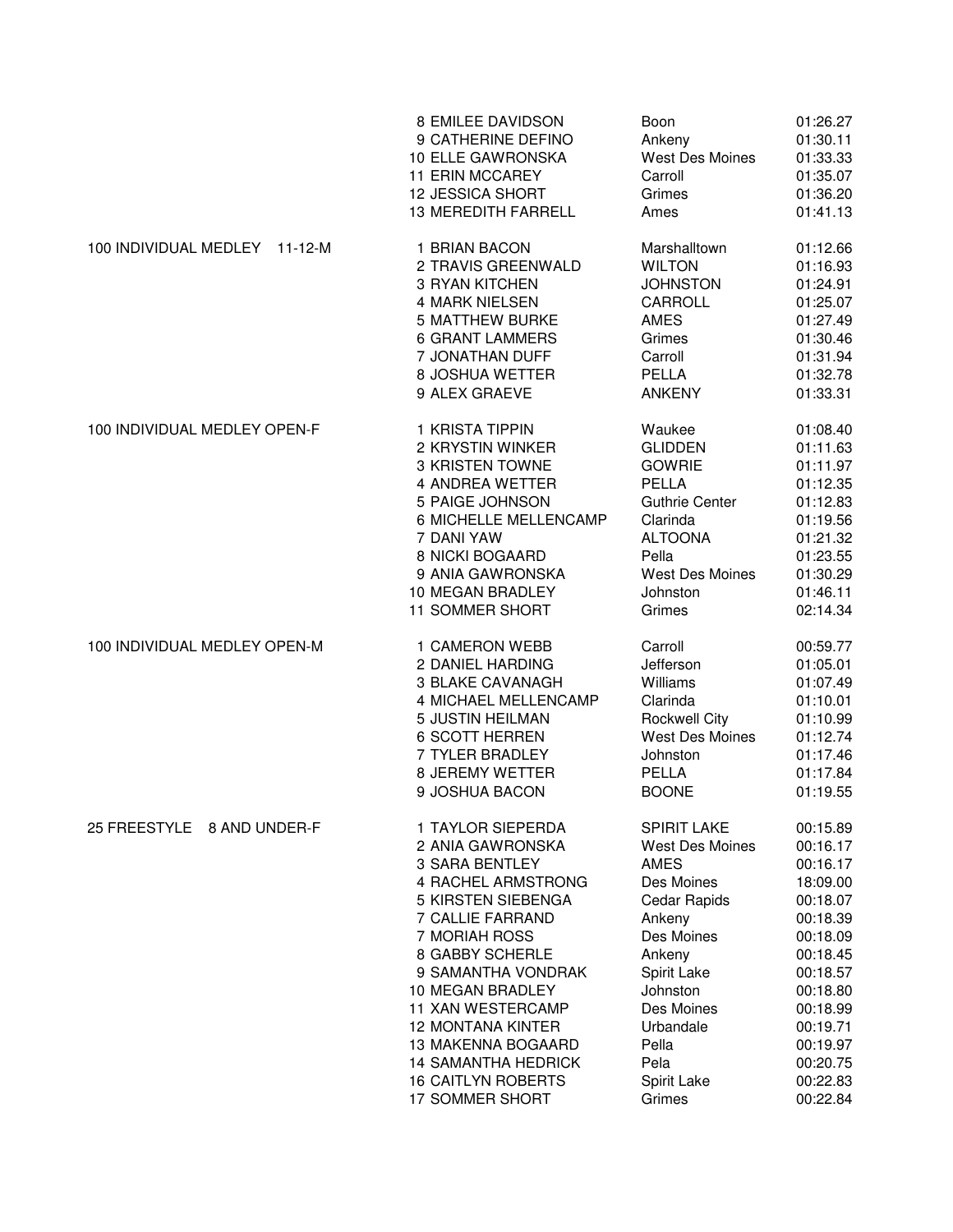|                              |              | <b>18 LEXIE WINNETT</b><br><b>19 NATALIE LAMMERS</b>                                                                                                                                                                                                                                                                                                                                                                                                        | Woodward<br>Grimes                                                                                                                                                                                                                                                                                                      | 00:27.63<br>00:27.97                                                                                                                                                                                                                         |
|------------------------------|--------------|-------------------------------------------------------------------------------------------------------------------------------------------------------------------------------------------------------------------------------------------------------------------------------------------------------------------------------------------------------------------------------------------------------------------------------------------------------------|-------------------------------------------------------------------------------------------------------------------------------------------------------------------------------------------------------------------------------------------------------------------------------------------------------------------------|----------------------------------------------------------------------------------------------------------------------------------------------------------------------------------------------------------------------------------------------|
| 25 FREESTYLE 8 AND UNDER-M   |              | 1 SAM HONOLD<br>2 JACK FORDYCE<br>3 JACK SCAFUN<br><b>4 MICHAEL BURKE</b><br>5 RYAN RATHJE<br><b>6 BRETT HERREN</b><br>7 NATHAN FILBY<br><b>8 NATHAN MATTHEWS</b><br>9 ZACHARY SMITH                                                                                                                                                                                                                                                                        | <b>COON RAPIDS</b><br>Carroll<br><b>WEST DES MOINES</b><br><b>AMES</b><br>Perry<br>West Des Moines<br><b>West Des Moines</b><br>Huxley<br>Urbandale                                                                                                                                                                     | 00:18.18<br>00:18.30<br>00:19.92<br>00:20.35<br>00:21.75<br>00:21.94<br>00:22.66<br>00:23.59<br>00:24.04                                                                                                                                     |
|                              |              | 10 DALTON LYNCH<br><b>11 TANNER SHORT</b>                                                                                                                                                                                                                                                                                                                                                                                                                   | Des Moines<br>Grimes                                                                                                                                                                                                                                                                                                    | 00:25.13<br>00:26.30                                                                                                                                                                                                                         |
| 50 FREESTYLE<br>$9 - 10 - F$ |              | 1 MICHAELA KINTER<br>2 GABRIELLE WESTERCAMP<br>3 ABBEY FORDYCE<br>4 SYDNEY SALLACH<br><b>5 KELSEY FELDMAN</b><br>6 ALEXIS HAWKINS<br>7 MAGGIE ESPENHOVER<br>8 LILIAN ZHU<br>9 KATHARINE ROSS<br>10 BROOKE HERREN<br>11 MCKENNA LYNCH<br><b>12 JORDAN SUMMERS</b><br><b>13 EMILY LAMMERS</b><br>14 ASHLEY PETERSON<br><b>15 ASHLEY VONDRAK</b><br><b>16 HAYLEY ROBERTS</b><br>17 ANGIE ELLENDSON<br>18 CARLEY HODGSON<br>19 CARLY COLVILLE<br>20 SARA BEELER | Urbandale<br><b>DES MOINES</b><br>Carroll<br><b>RED OAK</b><br>West Union<br><b>KEOKUK</b><br>Carroll<br>Coralville<br>Des Moines<br><b>West Des Moines</b><br>Des Moines<br><b>WEST DES MOINES</b><br>Grimes<br><b>RED OAK</b><br>Spirit Lake<br>Spirit Lake<br>Fort Dodge<br>Colfax<br><b>COLFAX</b><br><b>GRIMES</b> | 00:27.68<br>00:28.96<br>00:29.87<br>00:30.95<br>00:32.21<br>00:32.29<br>00:32.55<br>00:32.80<br>00:33.19<br>00:34.40<br>00:34.82<br>00:36.05<br>00:36.15<br>00:37.74<br>00:37.95<br>00:39.86<br>00:39.94<br>00:41.21<br>00:41.83<br>00:44.75 |
| 50 FREESTYLE 9-10-M          |              | 1 ADAM SCAFURI<br>2 BEN SEVERINO<br>3 MITCHELL MADSON<br>4 CONNOR COPE<br><b>5 LUKE GALLAGHER</b><br><b>6 SAMUEL AU</b><br>7 CALEB UTESCH<br>8 NICHOLAS CARROLL                                                                                                                                                                                                                                                                                             | <b>West Des Moines</b><br>Johnston<br><b>JEFFERSON</b><br>Marshalltown<br><b>DES MOINES</b><br><b>DES MOINES</b><br><b>AMES</b><br>Maxwell                                                                                                                                                                              | 00:29.75<br>00:30.58<br>00:31.38<br>00:32.74<br>00:37.31<br>00:43.52<br>00:46.74<br>00:58.84                                                                                                                                                 |
| 100 INDIVIDUAL MEDLEY        | $9 - 10 - F$ | 1 GABRIELLE WESTERCAMP<br>2 SYDNEY SALLACH<br><b>3 ALEXIS HAWKINS</b><br><b>4 KATHARINE ROSS</b><br>5 LILIAN ZHU<br>6 MAGGIE ESPENHOVER<br>7 MCKENNA LYNCH<br><b>8 KAITLIN WISETEY</b><br>9 BROOKE HERREN<br>10 JORDAN SUMMERS                                                                                                                                                                                                                              | <b>DES MOINES</b><br>RED OAK<br><b>KEOKUK</b><br>Des Moines<br>Coralville<br>Carroll<br>Des Moines<br><b>WEST DES MOINES</b><br><b>West Des Moines</b><br><b>WEST DES MOINES</b>                                                                                                                                        | 01:13.35<br>01:21.08<br>01:23.41<br>01:23.68<br>01:23.82<br>01:23.97<br>01:25.67<br>01:25.70<br>01:28.19<br>01:30.85                                                                                                                         |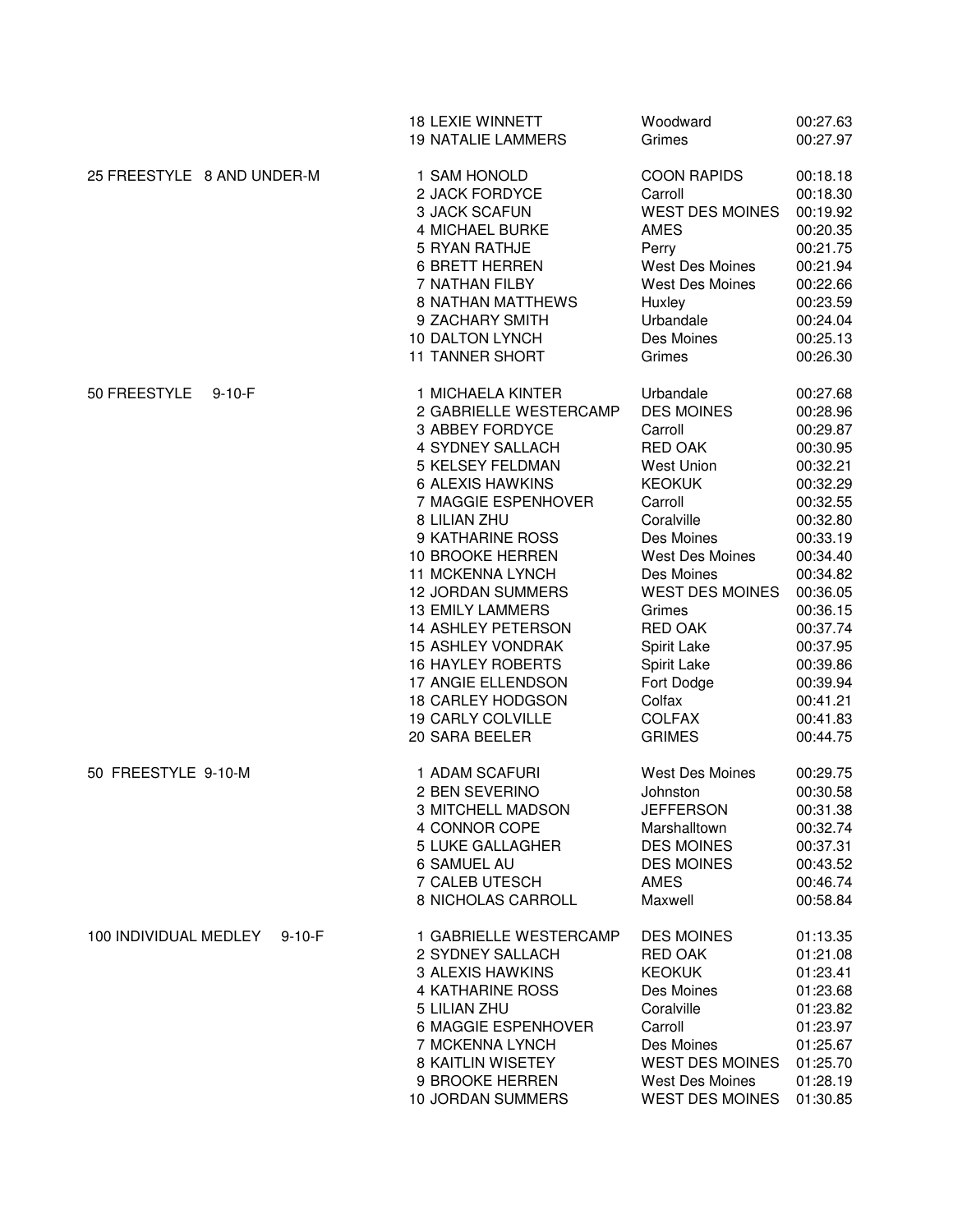|                               | <b>11 ASHLEY VONDRAK</b>   | Spirit Lake            | 01:33.47 |
|-------------------------------|----------------------------|------------------------|----------|
|                               | <b>12 HAYLEY ROBERTS</b>   | Spirit Lake            | 01:36.59 |
|                               | <b>13 ASHLEY PETERSON</b>  | RED OAK                | 01:41.86 |
|                               | 14 CARLY COLVILLE          | <b>COLFAX</b>          | 01:45.50 |
|                               | <b>15 CARLEY HODGSON</b>   | Colfax                 | 01:46.92 |
|                               | <b>16 KATILIN KENDEIGH</b> | Des Moines             | 01:03.12 |
| 100 INDIVIDUAL MEDLEY 9-10-M  | 1 BEN SEVERINO             | Johnston               | 01:14.96 |
|                               | 2 ADAM SCAFURI             | <b>West Des Moines</b> | 01:18.15 |
|                               | <b>3 MITCHELL MADSON</b>   | <b>JEFFERSON</b>       | 01:25.76 |
|                               | <b>4 BRYCE PATERSON</b>    | <b>GUTHRIE CENTER</b>  | 01:28.13 |
|                               | 5 LUKE GALLAGHER           | <b>DES MOINES</b>      | 01:44.41 |
| 100 FREE STYLE 8 AND UNDER-F  | 1 ANIA GAWRONSKA           | <b>West Des Moines</b> | 01:20.29 |
|                               | 2 TAYLOR SIEPERDA          | <b>SPIRIT LAKE</b>     | 01:20.95 |
|                               | 3 MORIAH ROSS              | Des Moines             | 01:22.99 |
|                               | 4 RACHEL ARMSTRONG         | Des Moines             | 01:30.73 |
|                               | 5 XAN WESTERCAMP           | Des Moines             | 01:30.76 |
|                               | <b>6 SAMANTHA VONDRAK</b>  | Spirit Lake            | 01:32.80 |
|                               | 7 SARA BENTLEY             | <b>AMES</b>            | 01:36.26 |
|                               | 8 MONTANA KINTER           | Urbandale              | 01:36.29 |
|                               | 9 SAMANTHA HEDRICK         | Pela                   | 01:43.45 |
| 100 FREESTYLE 8 AND UNDER-M   | 1 MICHAEL BURKE            | AMES                   | 01:47.56 |
|                               | 2 NATHAN MATTHEWS          | Huxley                 | 02:12.08 |
| 200 FREESTYLE 9-10-F          | 1 MICHAELA KINTER          | Urbandale              | 02:18.55 |
|                               | 2 GABRIELLE WESTERCAMP     | <b>DES MOINES</b>      | 02:22.49 |
|                               | 3 SYDNEY SALLACH           | <b>RED OAK</b>         | 02:35.94 |
|                               | 4 ALEXIS HAWKINS           | <b>KEOKUK</b>          | 02:37.82 |
|                               | <b>5 BROOKE HERREN</b>     | <b>West Des Moines</b> | 02:52.47 |
|                               | <b>6 JORDAN SUMMERS</b>    | <b>WEST DES MOINES</b> | 02:52.73 |
|                               | <b>7 EMILY LAMMERS</b>     | Grimes                 | 03:04.26 |
| 200 FREESTYLE 9-10-M          | 1 BRYCE PATERSON           | <b>GUTHRIE CENTER</b>  | 02:50.56 |
| 25 BREASTSTROKE 8 AND UNDER-F | 1 RACHEL ARMSTRONG         | Des Moines             | 00:22.26 |
|                               | 2 KIRSTEN SIEBENGA         | Cedar Rapids           | 00:22.76 |
|                               | 3 GABBY SCHERLE            | Ankeny                 | 00:23.99 |
|                               | 4 MORIAH ROSS              | Des Moines             | 00:24.33 |
|                               | <b>5 SARA BENTLEY</b>      | <b>AMES</b>            | 00:25.50 |
|                               | <b>6 MEGAN BRADLEY</b>     | Johnston               | 00:26.23 |
|                               | 7 SAMANTHA VONDRAK         | Spirit Lake            | 00:26.85 |
|                               | 8 XAN WESTERCAMP           | Des Moines             | 00:27.17 |
|                               | 9 SAMANTHA HEDRICK         | Pela                   | 00:28.04 |
|                               | <b>10 TAYLOR SIEPERDA</b>  | SPIRIT LAKE            | 00:28.29 |
|                               | <b>11 MAKENNA BOGAARD</b>  | Pella                  | 00:28.37 |
|                               | 13 MONTANA KINTER          | Urbandale              | 00:29.74 |
|                               | <b>14 CAITLYN ROBERTS</b>  | Spirit Lake            | 00:34.08 |
|                               | <b>15 SOMMER SHORT</b>     | Grimes                 | 00:35.02 |
| 25 BREASTSTROKE 8 AND UNDER-M | 1 SAM HONOLD               | <b>COON RAPIDS</b>     | 00:22.63 |
|                               | 2 ANTHONY DEFINO           | Ankeny                 | 00:24.12 |
|                               | 3 JACK SCAFUN              | <b>WEST DES MOINES</b> | 00:26.57 |
|                               | 4 MICHAEL BURKE            | AMES                   | 00:26.99 |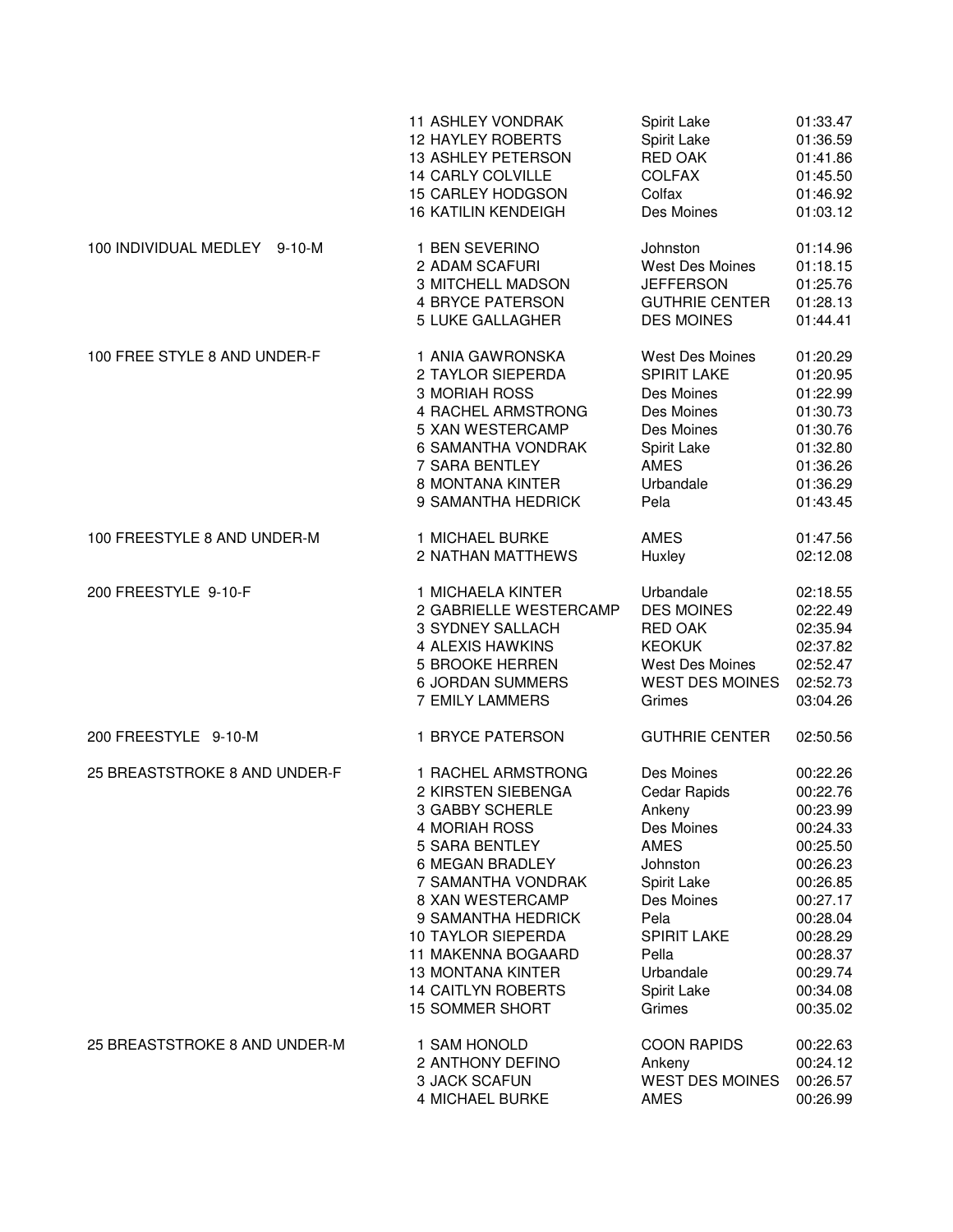|                        |               | <b>5 DALTON LYNCH</b><br><b>6 BRETT HERREN</b><br>7 ZACHARY SMITH                                                                                                                                                                                                                                    | Des Moines<br>West Des Moines<br>Urbandale                                                                                                                               | 00:30.97<br>00:31.29<br>00:31.36                                                                                                                                     |
|------------------------|---------------|------------------------------------------------------------------------------------------------------------------------------------------------------------------------------------------------------------------------------------------------------------------------------------------------------|--------------------------------------------------------------------------------------------------------------------------------------------------------------------------|----------------------------------------------------------------------------------------------------------------------------------------------------------------------|
| 50 BREASTSTROKE 9-10-F |               | 1 KATHARINE ROSS<br>2 MICHAELA KINTER<br>3 ABBEY FORDYCE<br><b>4 KAITLIN WISETEY</b><br>5 MAGGIE ESPENHOVER<br>6 LILIAN ZHU<br>7 HAYLEY ROBERTS<br>8 ASHLEY PETERSON<br>9 SARA BEELER<br><b>10 EMILY LAMMERS</b><br>11 CARLEY HODGSON                                                                | Des Moines<br>Urbandale<br>Carroll<br><b>WEST DES MOINES</b><br>Carroll<br>Coralville<br>Spirit Lake<br><b>RED OAK</b><br><b>GRIMES</b><br>Grimes<br>Colfax              | 00:39.86<br>00:40.01<br>00:40.09<br>00:44.06<br>00:45.60<br>00:47.61<br>00:51.50<br>00:53.59<br>00:56.06<br>00:58.14<br>01:05.41                                     |
| 50 BREASTSTROKE 9-10-M |               | 1 BEN SEVERINO<br>2 CONNOR COPE<br>3 MITCHELL MADSON<br><b>4 BRYCE PATERSON</b><br>5 JUSTIN WINNETT                                                                                                                                                                                                  | Johnston<br>Marshalltown<br><b>JEFFERSON</b><br><b>GUTHRIE CENTER</b><br>Woodward                                                                                        | 00:41.56<br>00:42.44<br>00:45.34<br>00:46.64<br>00:48.86                                                                                                             |
| 50 BREASTSTROKE        | $11 - 12 - F$ | 1 IMELDA WISTEY<br>2 KARLI PAYER<br>3 RACHEL CATALDO<br>4 CHRISANN ZUERNER<br>5 ERIN ROSSITER<br><b>6 KELSY HORNER</b><br>7 ERIN MCCAREY<br>8 ALEXA WHITEHILL<br>9 EMILEE DAVIDSON<br>10 CATHERINE DEFINO<br>11 TAYLOR YOCOM<br>12 JANELLE GALANG<br><b>13 MEREDITH FARRELL</b><br>14 ANDREA HODGSON | <b>WEST DES MOINES</b><br>Lake City<br>Clive<br>Ames<br>Spencer<br><b>ANKENY</b><br>Carroll<br>Coin<br>Boon<br>Ankeny<br>Des Moines<br><b>JOHNSTON</b><br>Ames<br>Colfax | 00:33.83<br>00:35.90<br>00:38.99<br>00:39.50<br>00:39.91<br>00:41.11<br>00:42.19<br>00:43.46<br>00:44.90<br>00:46.55<br>00:46.64<br>00:49.97<br>00:56.07<br>00:56.19 |
| 50 BREASTSTROKE        | $11 - 12 - M$ | 1 JONATHAN DUFF<br>2 GRANT LAMMERS<br>3 JOSHUA WETTER<br>4 ALEX GRAEVE                                                                                                                                                                                                                               | Carroll<br>Grimes<br>PELLA<br><b>ANKENY</b>                                                                                                                              | 00:43.97<br>00:45.49<br>00:45.66<br>00:45.90                                                                                                                         |
| 50 BREASTSTROKE        | OPEN-F        | 1 KELSEY MEYER-DAVIS<br>2 DANI YAW<br>3 ANDREA WETTER<br>4 ASHLEY PETERSON                                                                                                                                                                                                                           | Marshalltown<br><b>ALTOONA</b><br>PELLA<br><b>RED OAK</b>                                                                                                                | 00:34.54<br>00:36.87<br>00:39.56<br>00:50.40                                                                                                                         |
| 50 BREASTSTROKE OPEN-M |               | 1 DANIEL HARDING<br>2 ROB BURKE<br>3 TYLER BRADLEY<br>4 JEREMY WETTER<br>5 ANTHONY DEFINO                                                                                                                                                                                                            | Jefferson<br><b>AMES</b><br>Johnston<br>PELLA<br>Ankeny                                                                                                                  | 00:33.24<br>00:36.27<br>00:37.16<br>00:37.82<br>00:53.49                                                                                                             |
| 50 BACKSTROKE 11-12-F  |               | 1 IMELDA WISTEY<br>2 ENO AUGUSTINE-AKPAN                                                                                                                                                                                                                                                             | <b>WEST DES MOINES</b><br><b>URBANDALE</b>                                                                                                                               | 00:32.12<br>00:32.26                                                                                                                                                 |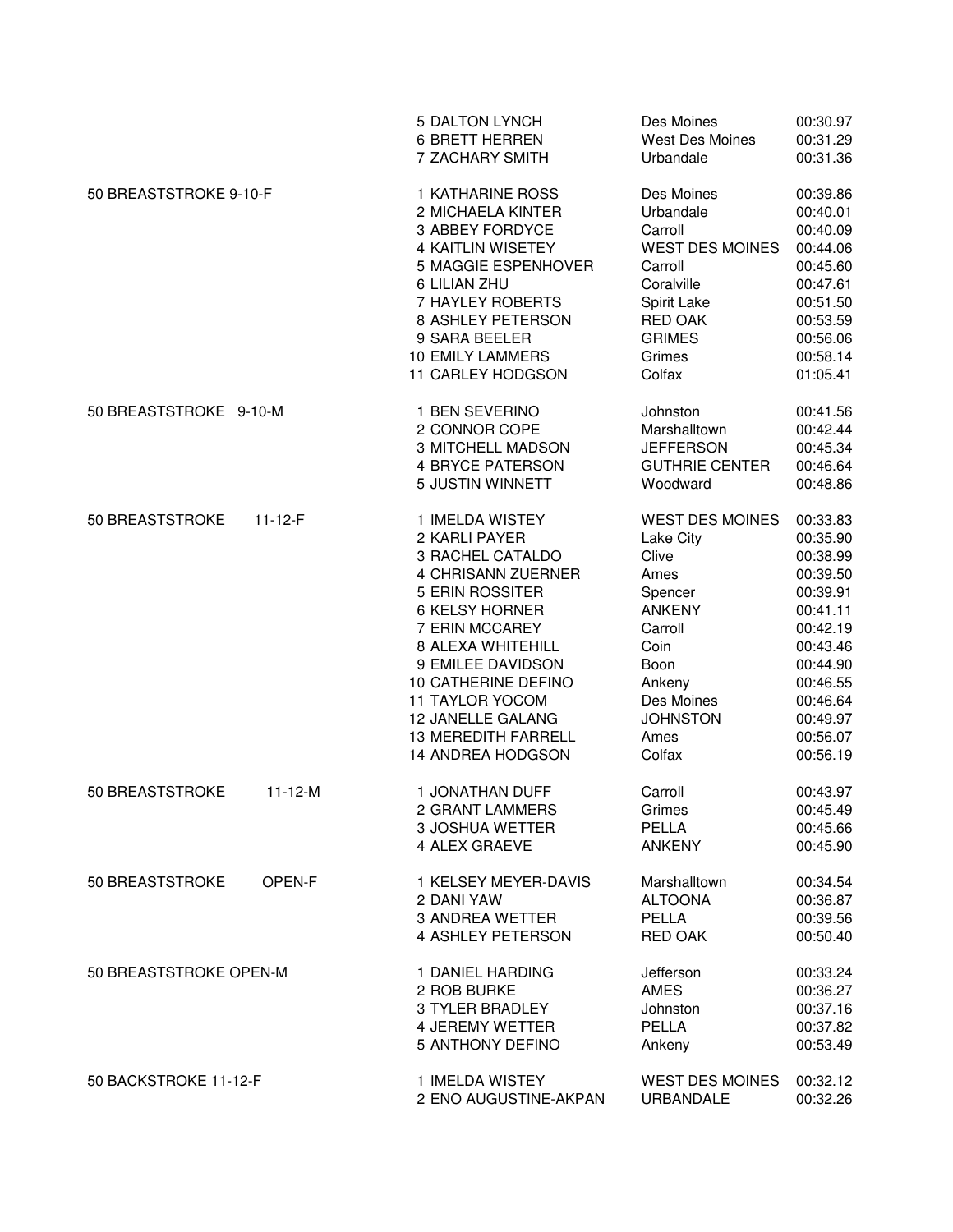|                        | 3 ERIN ROSSITER            | Spencer                | 00:32.57 |
|------------------------|----------------------------|------------------------|----------|
|                        | <b>4 KAYTLIN TIPPIN</b>    | Waukee                 | 00:34.53 |
|                        | 5 KAMALHA SONNICHSEN       | <b>DENISON</b>         | 00:35.14 |
|                        | <b>6 STEFANI SMITH</b>     | <b>CLARINDA</b>        | 00:37.04 |
|                        | 7 KARLI PAYER              | Lake City              | 00:37.49 |
|                        | <b>8 RACHEL SHRIVER</b>    | Ames                   | 00:38.66 |
|                        | 9 CHRISANN ZUERNER         | Ames                   | 00:39.11 |
|                        | 10 ELLE GAWRONSKA          | West Des Moines        | 00:39.40 |
|                        | 11 ELLEN COLVILLE          | <b>COLFAX</b>          | 00:39.49 |
|                        | <b>12 ALEXA WHITEHILL</b>  | Coin                   | 00:39.78 |
|                        | 13 EMILEE DAVIDSON         | Boon                   | 00:39.99 |
|                        | 14 CATHERINE DEFINO        | Ankeny                 | 00:40.54 |
|                        | <b>15 EMILY HINDT</b>      | Fort Dodge             | 00:46.01 |
|                        | <b>16 MEREDITH FARRELL</b> | Ames                   | 00:46.96 |
| 50 BACKSTROKE 11-12-M  | 1 BRIAN BACON              | Marshalltown           | 00:32.44 |
|                        | 2 JAMES SVOBODA            | Audubon                | 00:34.59 |
|                        | 3 TRAVIS GREENWALD         | <b>WILTON</b>          | 00:35.40 |
|                        | 4 DAVIS JOHNSON            | Carroll                | 00:37.62 |
|                        | <b>5 GRANT LAMMERS</b>     | Grimes                 | 00:41.63 |
|                        | <b>6 MATTHEW BURKE</b>     | <b>AMES</b>            | 00:42.13 |
|                        | 7 ALEX GRAEVE              | <b>ANKENY</b>          | 00:45.06 |
|                        | 9 JOSHUA WETTER            | <b>PELLA</b>           | 00:48.20 |
|                        | 10 DANIEL POTTER           | Bedford                | 00:56.43 |
| 100 BACKSTROKE 13-14-F | 1 STEPHANIE FARNUM         | Red Oak                | 01:08.30 |
|                        | 2 KRYSTIN WINKER           | <b>GLIDDEN</b>         | 01:10.81 |
|                        | 3 JEANNIE BORICH           | <b>AMES</b>            | 01:12.15 |
|                        | 4 JACKIE BLEICH            | <b>HUMBOLDT</b>        | 01:27.82 |
| 100 BACKSTROKE 13-14-M | 1 ANDY FURBUSH             | <b>CLIVE</b>           | 01:04.48 |
|                        | 2 SCOTT HERREN             | <b>West Des Moines</b> | 01:09.43 |
|                        | 3 COLE MALIN               | Carroll                | 01:15.87 |
|                        | 4 JUSTIN MARTIN            | ROCKWELL CITY          | 01:29.51 |
| 100 BACKSTROKE 15-18-F | 1 KRISTA TIPPIN            | Waukee                 | 01:07.48 |
|                        | 2 PAIGE JOHNSON            | <b>Guthrie Center</b>  | 01:10.87 |
|                        | <b>3 KRISTEN TOWNE</b>     | <b>GOWRIE</b>          | 01:14.97 |
|                        | <b>4 MADISON CUMMINGS</b>  | <b>AMES</b>            | 01:17.08 |
| 100 BACKSTROKE 15-18-M | 1 SEAN HAGAN               | Boone                  | 01:02.46 |
|                        | 2 CASEY SMITH              | Boone                  | 01:07.73 |
|                        | 3 DUSTIN POTTER            | Bedford                | 01:11.82 |
|                        | 4 JACOB MILLER             | Perry                  | 01:15.22 |
|                        | 5 MICHAEL MELLENCAMP       | Clarinda               | 01:36.86 |
| 100 FREESTYLE 11-12-W  | 1 ENO AUGUSTINE-AKPAN      | <b>URBANDALE</b>       | 00:58.39 |
|                        | 2 IMELDA WISTEY            | <b>WEST DES MOINES</b> | 01:01.28 |
|                        | 3 KARLI PAYER              | Lake City              | 01:03.88 |
|                        | 4 CHRISANN ZUERNER         | Ames                   | 01:05.71 |
|                        | 5 ERIN ROSSITER            | Spencer                | 01:06.10 |
|                        | <b>6 STEFANI SMITH</b>     | <b>CLARINDA</b>        | 01:09.37 |
|                        | 7 RACHEL SHRIVER           | Ames                   | 01:09.74 |
|                        | 8 KAMALHA SONNICHSEN       | <b>DENISON</b>         | 01:10.87 |
|                        | 9 ELLEN COLVILLE           | <b>COLFAX</b>          | 01:11.17 |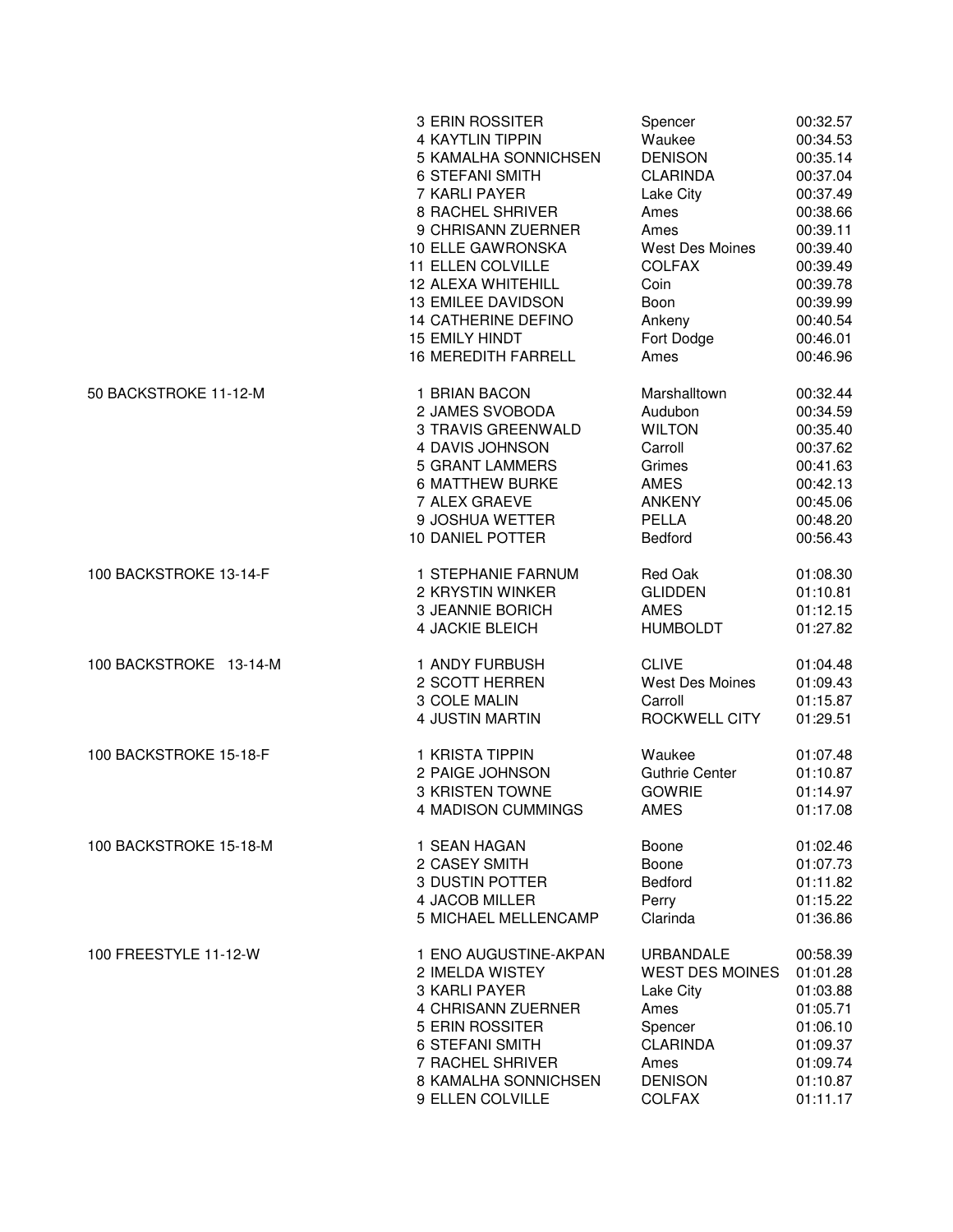|                               | 10 ALEXA WHITEHILL           | Coin                  | 01:16.14 |
|-------------------------------|------------------------------|-----------------------|----------|
|                               | <b>11 KRISTA STILLMUNKES</b> | Altoona               | 01:18.09 |
|                               | <b>12 EMILEE DAVIDSON</b>    | Boon                  | 01:18.14 |
|                               | 13 JESSICA SHORT             | Grimes                | 01:18.85 |
|                               | <b>14 ELLE GAWRONSKA</b>     | West Des Moines       | 01:20.49 |
| 100 FREESTYLE 11-12-M         | 1 BRIAN BACON                | Marshalltown          | 01:01.18 |
|                               | 2 TRAVIS GREENWALD           | <b>WILTON</b>         | 01:06.72 |
|                               | 3 JAMES SVOBODA              | Audubon               | 01:06.97 |
|                               | 4 RYAN KITCHEN               | <b>JOHNSTON</b>       | 01:10.15 |
|                               | <b>5 MARK NIELSEN</b>        | CARROLL               | 01:12.87 |
|                               | <b>6 MATTHEW BURKE</b>       | <b>AMES</b>           | 01:17.46 |
|                               | 7 GRANT LAMMERS              | Grimes                | 01:19.04 |
|                               | 8 ALEX GRAEVE                | <b>ANKENY</b>         | 01:21.39 |
|                               | 9 JOSHUA WETTER              | PELLA                 | 01:22.41 |
|                               | 11 DANIEL POTTER             | Bedford               | 01:38.40 |
| 100 FREESTYLE 13-14-F         | 1 STEPHANIE KOCH             | Boone                 | 00:55.44 |
|                               | 2 STEPHANIE FARNUM           | Red Oak               | 01:02.81 |
|                               | 3 JEANNIE BORICH             | <b>AMES</b>           | 01:02.87 |
|                               | 4 MICHELLE MELLENCAMP        | Clarinda              | 01:04.62 |
|                               | 5 DANI YAW                   | <b>ALTOONA</b>        | 01:05.30 |
| 100 FREESTYLE 13-14-M         | 1 ANDY FURBUSH               | <b>CLIVE</b>          | 00:58.65 |
|                               | 2 COLE MALIN                 | Carroll               | 01:03.02 |
|                               | 3 ROB BURKE                  | <b>AMES</b>           | 01:04.68 |
| 100 FREESTYLE 15-18-F         | 1 MEAGHAN NELSON             | <b>CEDAR RAPIDS</b>   | 01:01.88 |
|                               | 2 ANDREA WETTER              | PELLA                 | 01:02.02 |
|                               | 3 MICHELLE BERGESON          | <b>MARSHALLTOWN</b>   | 01:02.85 |
|                               | 4 PAIGE JOHNSON              | <b>Guthrie Center</b> | 01:05.27 |
|                               | <b>5 MADISON CUMMINGS</b>    | <b>AMES</b>           | 01:06.37 |
| 100 FREESTLYE 15-18-M         | 1 CAMERON WEBB               | Carroll               | 00:49.79 |
|                               | 2 DANIEL WRIGHT              | Eldora                | 00:52.27 |
|                               | 3 SEAN HAGAN                 | Boone                 | 00:52.63 |
|                               | <b>4 CASEY SMITH</b>         | Boone                 | 00:56.67 |
|                               | 5 DANIEL HARDING             | Jefferson             | 00:56.92 |
|                               | 6 BLAKE CAVANAGH             | Williams              | 00:57.68 |
|                               | 7 ANDREW FRANCIS             | Grinnell              | 00:58.95 |
|                               | 8 MICHAEL MELLENCAMP         | Clarinda              | 00:59.87 |
|                               | 9 DUSTIN POTTER              | <b>Bedford</b>        | 01:03.98 |
|                               | 10 JEREMY WETTER             | <b>PELLA</b>          | 01:05.38 |
|                               | 11 JACOB MILLER              | Perry                 | 01:05.60 |
| 200 INDIVIDUAL MEDLEY 13-14-F | 1 STEPHANIE KOCH             | Boone                 | 02:18.45 |
| 200 INDIVIDUAL MEDLEY 13-14-M | 1 ANDY FURBUSH               | <b>CLIVE</b>          | 02:21.62 |
|                               | 2 TYLER BRADLEY              | Johnston              | 02:51.83 |
| 200 INDIVIDUAL MEDLEY 15-18-F | 1 MEAGHAN NELSON             | <b>CEDAR RAPIDS</b>   | 02:33.06 |
|                               | 2 MICHELLE BERGESON          | MARSHALLTOWN          | 02:34.63 |
|                               | <b>3 KRISTEN TOWNE</b>       | <b>GOWRIE</b>         | 02:42.38 |
|                               | 4 PAIGE JOHNSON              | <b>Guthrie Center</b> | 02:42.50 |
|                               | 5 ANDREA WETTER              | PELLA                 | 02:46.00 |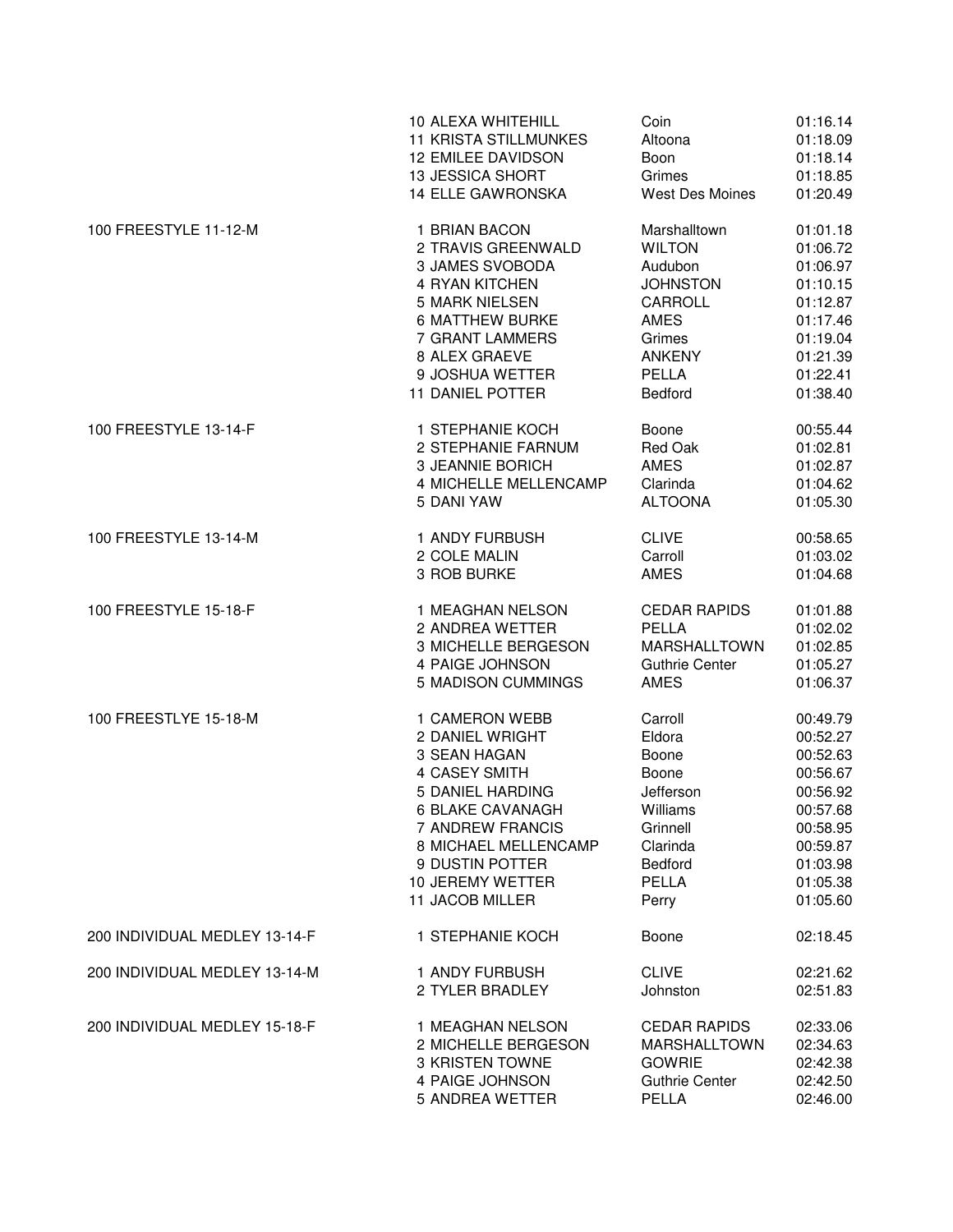| 200 INDIVIDUAL MEDLEY 15-18-M | 1 SEAN HAGAN                                                                                                   | Boone                                                             | 02:15.31                                                             |
|-------------------------------|----------------------------------------------------------------------------------------------------------------|-------------------------------------------------------------------|----------------------------------------------------------------------|
|                               | 2 CAMERON WEBB                                                                                                 | Carroll                                                           | 02:16.33                                                             |
|                               | 3 JACOB MILLER                                                                                                 | Perry                                                             | 02:59.56                                                             |
| 50 BUTTERFLY 11-12-F          | 1 ENO AUGUSTINE-AKPAN                                                                                          | <b>URBANDALE</b>                                                  | 00:28.23                                                             |
|                               | 2 IMELDA WISTEY                                                                                                | <b>WEST DES MOINES</b>                                            | 00:28.47                                                             |
|                               | 3 ERIN ROSSITER                                                                                                | Spencer                                                           | 00:33.85                                                             |
|                               | 4 KARLI PAYER                                                                                                  | Lake City                                                         | 00:33.99                                                             |
|                               | <b>5 RACHEL SHRIVER</b>                                                                                        | Ames                                                              | 00:35.00                                                             |
|                               | 6 CHRISANN ZUERNER                                                                                             | Ames                                                              | 00:35.66                                                             |
|                               | 7 KAYTLIN TIPPIN                                                                                               | Waukee                                                            | 00:35.88                                                             |
|                               | 8 STEFANI SMITH                                                                                                | <b>CLARINDA</b>                                                   | 00:35.98                                                             |
|                               | 9 ALEXA WHITEHILL                                                                                              | Coin                                                              | 00:36.08                                                             |
|                               | 10 KAMALHA SONNICHSEN                                                                                          | <b>DENISON</b>                                                    | 00:37.25                                                             |
|                               | 11 ELLEN COLVILLE                                                                                              | <b>COLFAX</b>                                                     | 00:37.87                                                             |
|                               | 12 JESSICA SHORT                                                                                               | Grimes                                                            | 00:38.59                                                             |
|                               | 13 CATHERINE DEFINO                                                                                            | Ankeny                                                            | 00:43.03                                                             |
|                               | <b>14 ELLE GAWRONSKA</b>                                                                                       | West Des Moines                                                   | 00:43.76                                                             |
|                               | <b>15 MEREDITH FARRELL</b>                                                                                     | Ames                                                              | 00:47.77                                                             |
| 50 BUTTERFLY 11-12-M          | 1 BRIAN BACON                                                                                                  | Marshalltown                                                      | 00:30.71                                                             |
|                               | 2 COLIN EAGAN                                                                                                  | Spencer                                                           | 00:32.35                                                             |
|                               | 3 RYAN KITCHEN                                                                                                 | <b>JOHNSTON</b>                                                   | 00:34.20                                                             |
|                               | 4 TRAVIS GREENWALD                                                                                             | <b>WILTON</b>                                                     | 00:34.50                                                             |
|                               | 5 JAMES SVOBODA                                                                                                | Audubon                                                           | 00:36.68                                                             |
|                               | <b>6 MARK NIELSEN</b>                                                                                          | <b>CARROLL</b>                                                    | 00:38.38                                                             |
|                               | 7 ANDY JENSEN                                                                                                  | <b>JOHNSTON</b>                                                   | 00:42.14                                                             |
|                               | 8 JONATHAN DUFF                                                                                                | Carroll                                                           | 00:43.75                                                             |
|                               | 9 MATTHEW BURKE                                                                                                | <b>AMES</b>                                                       | 00:44.09                                                             |
|                               | <b>10 GRANT LAMMERS</b>                                                                                        | Grimes                                                            | 00:44.45                                                             |
|                               | <b>11 JOSHUA WETTER</b>                                                                                        | <b>PELLA</b>                                                      | 00:45.86                                                             |
|                               | 13 ALEX GRAEVE                                                                                                 | <b>ANKENY</b>                                                     | 00:52.39                                                             |
| 50 BUTTERFLY<br>OPEN-F        | 1 KRISTA TIPPIN<br>2 KRISTEN TOWNE<br>3 MICHELLE MELLENCAMP                                                    | Waukee<br><b>GOWRIE</b><br>Clarinda                               | 00:30.17<br>00:30.43<br>00:33.59                                     |
| 50 BUTTERFLY<br>OPEN-M        | 1 DANIEL WRIGHT<br>2 BLAKE CAVANAGH<br>3 CASEY SMITH<br>4 MICHAEL MELLENCAMP<br>5 ROB BURKE<br>6 DUSTIN POTTER | Eldora<br>Williams<br>Boone<br>Clarinda<br><b>AMES</b><br>Bedford | 00:26.21<br>00:26.61<br>00:26.76<br>00:29.98<br>00:30.82<br>00:32.65 |
| 500 FREESTYLE 13-14-F         | 1 STEPHANIE KOCH                                                                                               | Boone                                                             | 05:26.84                                                             |
|                               | 2 JEANNIE BORICH                                                                                               | <b>AMES</b>                                                       | 06:06.27                                                             |
| 500 FREESTYLE 13-14-M         | 1 SCOTT HERREN                                                                                                 | <b>West Des Moines</b>                                            | 06:36.83                                                             |
| 500 FREESTYLE 15-18-F         | 1 MICHELLE BERGESON                                                                                            | <b>MARSHALLTOWN</b>                                               | 05:49.88                                                             |
|                               | 2 MEAGHAN NELSON                                                                                               | <b>CEDAR RAPIDS</b>                                               | 06:05.10                                                             |
| 500 FREESTYLE 15-18-M         | 1 CAMERON WEBB                                                                                                 | Carroll                                                           | 05:09.25                                                             |
|                               | 2 NATE HALL                                                                                                    | grinnell                                                          | 05:50.09                                                             |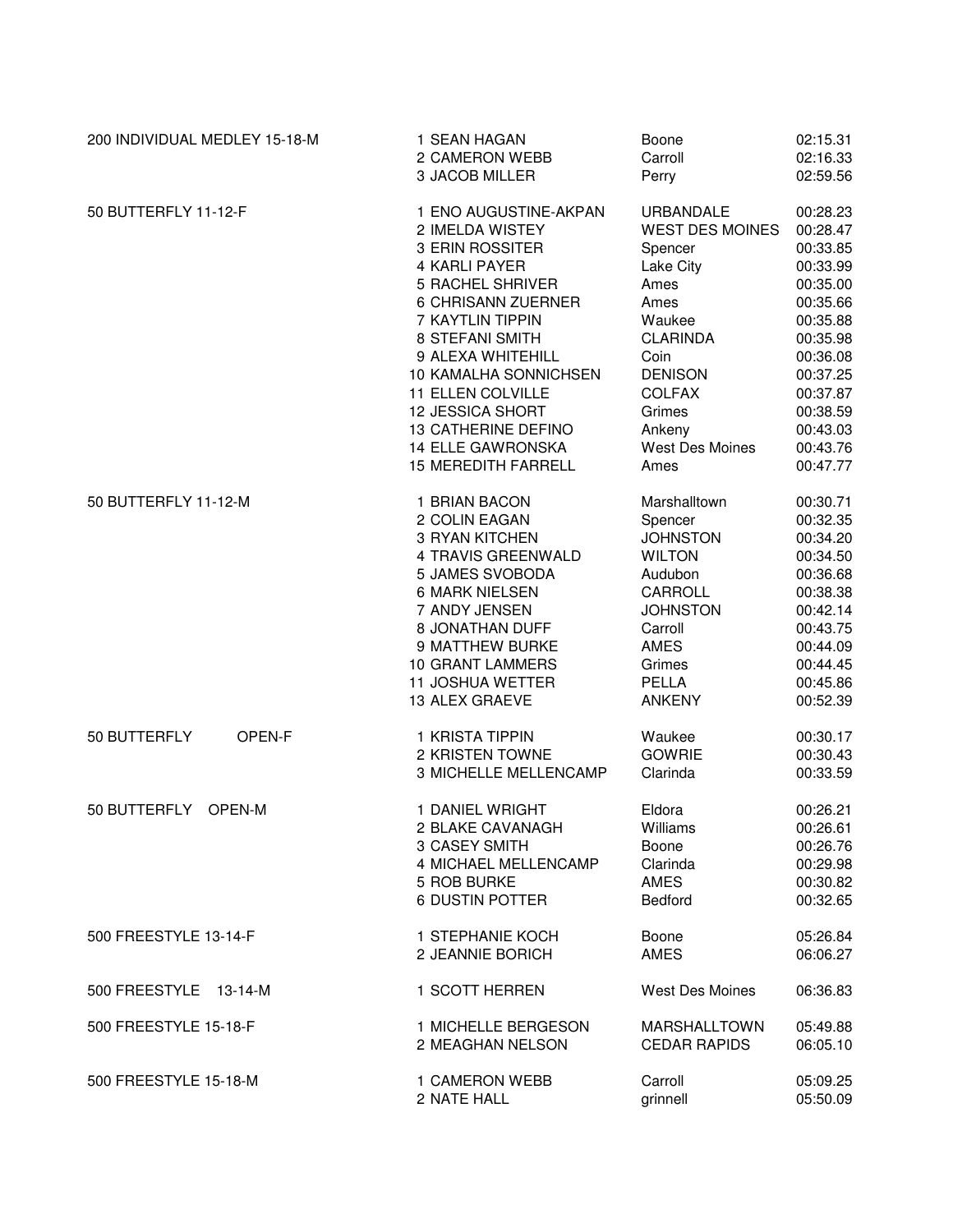|                             | 3 JACOB MILLER            | Perry                  | 07:28.87 |
|-----------------------------|---------------------------|------------------------|----------|
| 25 BUTTERFLY 8 AND UNDER-F  | 1 ANIA GAWRONSKA          | <b>West Des Moines</b> | 00:17.18 |
|                             | 2 TAYLOR SIEPERDA         | <b>SPIRIT LAKE</b>     | 00:19.74 |
|                             | 3 XAN WESTERCAMP          | Des Moines             | 00:20.15 |
|                             | 4 MORIAH ROSS             | Des Moines             | 00:20.22 |
|                             | 5 HELENA CASTLE           | <b>COON RAPIDS</b>     | 00:21.25 |
|                             | <b>6 MONTANA KINTER</b>   | Urbandale              | 00:21.38 |
|                             | 7 MEGAN BRADLEY           | Johnston               | 00:21.76 |
|                             | <b>8 CALLIE FARRAND</b>   | Ankeny                 | 00:23.06 |
|                             | 9 SAMANTHA HEDRICK        | Pela                   | 00:23.61 |
|                             | 10 SARA BENTLEY           | <b>AMES</b>            | 00:24.35 |
|                             | <b>11 MACIE MCCALLUM</b>  | Urbandale              | 00:24.91 |
|                             | <b>13 CAITLYN ROBERTS</b> | Spirit Lake            | 00:31.68 |
|                             | <b>14 SOMMER SHORT</b>    | Grimes                 | 00:33.22 |
|                             | <b>15 NATALIE LAMMERS</b> | Grimes                 | 00:34.61 |
| 25 BUTTERFLY 8 AND UNDER-M  | 1 JACK FORDYCE            | Carroll                | 00:21.49 |
|                             | 2 ANTHONY DEFINO          | Ankeny                 | 00:22.18 |
|                             | <b>3 BRETT HERREN</b>     | <b>West Des Moines</b> | 00:23.38 |
|                             | 4 DALTON LYNCH            | Des Moines             | 00:23.65 |
|                             | <b>5 MICHAEL BURKE</b>    | <b>AMES</b>            | 00:27.36 |
|                             | <b>6 TANNER SHORT</b>     | Grimes                 | 00:42.08 |
|                             | 7 RYAN MARTIN             | ROCKWELL CITY          | 00:46.68 |
| 50 BUTTERFLY 9-10-F         | 1 MICHAELA KINTER         | Urbandale              | 00:29.93 |
|                             | 2 GABRIELLE WESTERCAMP    | <b>DES MOINES</b>      | 00:31.63 |
|                             | 3 ABBEY FORDYCE           | Carroll                | 00:35.61 |
|                             | 4 SYDNEY SALLACH          | <b>RED OAK</b>         | 36:46.00 |
|                             | 5 MCKENNA LYNCH           | Des Moines             | 00:37.88 |
|                             | <b>6 BROOKE HERREN</b>    | <b>West Des Moines</b> | 00:38.18 |
|                             | 7 ALEXIS HAWKINS          | <b>KEOKUK</b>          | 00:38.70 |
|                             | 8 JORDAN SUMMERS          | <b>WEST DES MOINES</b> | 00:43.29 |
|                             | 9 EMILY LAMMERS           | Grimes                 | 00:44.91 |
|                             | 10 CARLY COLVILLE         | <b>COLFAX</b>          | 00:50.26 |
|                             | <b>11 HAYLEY ROBERTS</b>  | Spirit Lake            | 00:50.56 |
|                             | 12 ANGIE ELLENDSON        | Fort Dodge             | 00:54.80 |
|                             |                           |                        |          |
| 50 BUTTERFLY 9-10-M         | 1 BEN SEVERINO            | Johnston               | 00:32.55 |
|                             | 2 ADAM SCAFURI            | West Des Moines        | 00:34.64 |
|                             | 3 BRYCE PATERSON          | <b>GUTHRIE CENTER</b>  | 00:39.63 |
|                             | 4 LUKE GALLAGHER          | <b>DES MOINES</b>      | 00:48.06 |
|                             | 5 JESSE SVOBODA           | Audubon                | 00:48.20 |
|                             | <b>6 MATTHEW POGGE</b>    | <b>HUMBOLDT</b>        | 00:52.09 |
|                             | 7 CALEB UTESCH            | AMES                   | 01:02.20 |
| 25 BACKSTROKE 8 AND UNDER-W | 1 ANIA GAWRONSKA          | <b>West Des Moines</b> | 00:20.20 |
|                             | 2 TAYLOR SIEPERDA         | <b>SPIRIT LAKE</b>     | 00:20.35 |
|                             | 3 MONTANA KINTER          | Urbandale              | 00:21.93 |
|                             | 4 XAN WESTERCAMP          | Des Moines             | 00:22.12 |
|                             | 5 MORIAH ROSS             | Des Moines             | 00:22.34 |
|                             | <b>6 GABBY SCHERLE</b>    | Ankeny                 | 00:22.45 |
|                             | 7 CALLIE FARRAND          | Ankeny                 | 00:22.89 |
|                             | <b>8 SARA BENTLEY</b>     | <b>AMES</b>            | 00:23.24 |
|                             | 10 HELENA CASTLE          | <b>COON RAPIDS</b>     | 00:25.11 |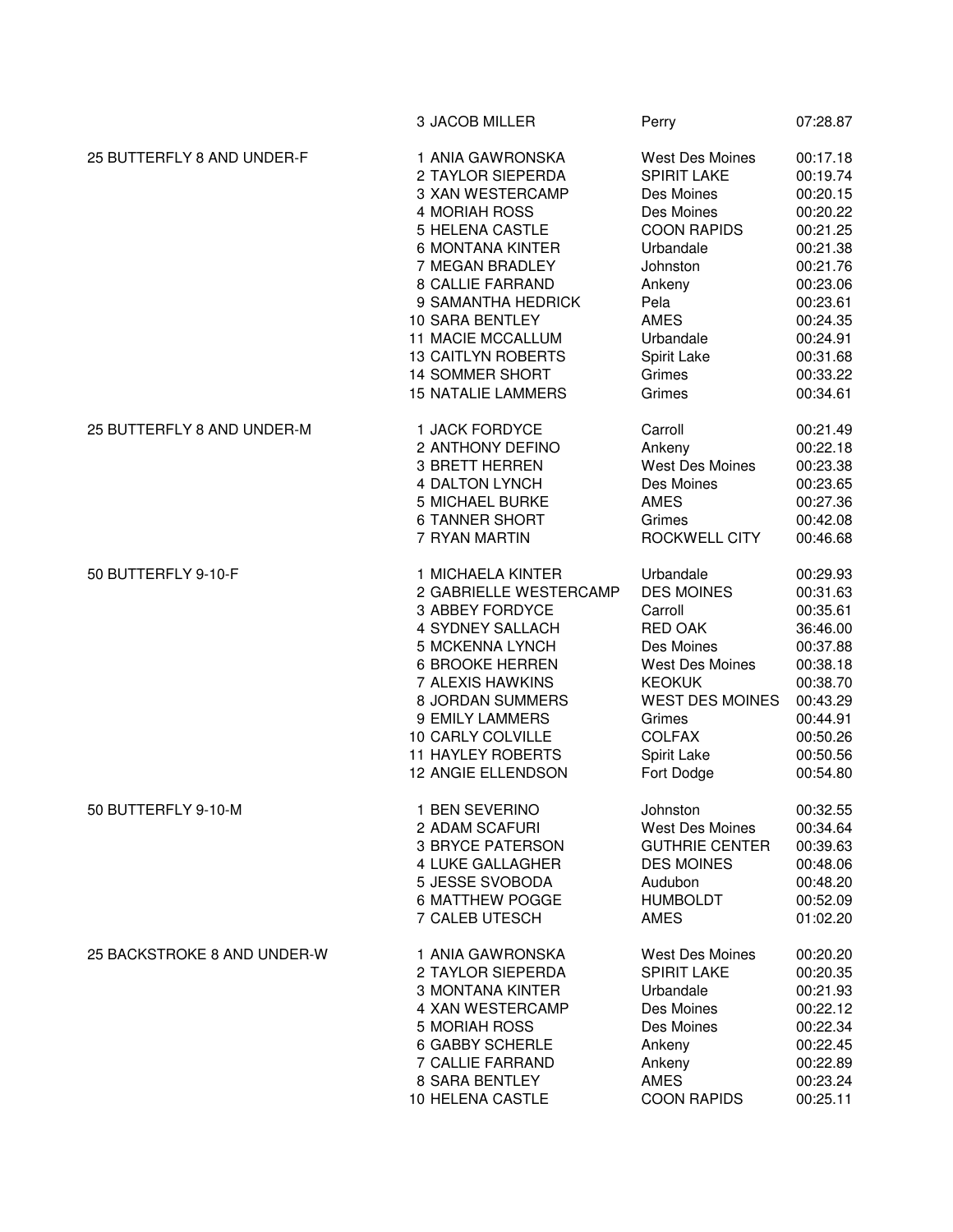|                             | <b>11 SAMANTHA HEDRICK</b> | Pela                   | 00:25.53 |
|-----------------------------|----------------------------|------------------------|----------|
|                             | <b>12 MACIE MCCALLUM</b>   | Urbandale              | 00:25.91 |
|                             | <b>13 CAITLYN ROBERTS</b>  | Spirit Lake            | 00:27.13 |
|                             | <b>14 LEXIE WINNETT</b>    | Woodward               | 00:30.36 |
|                             | <b>15 SOMMER SHORT</b>     | Grimes                 | 00:30.65 |
|                             | <b>16 NATALIE LAMMERS</b>  | Grimes                 | 00:34.45 |
| 25 BACKSTROKE 8 AND UNDER-M | 1 JACK SCAFUN              | <b>WEST DES MOINES</b> | 00:22.74 |
|                             | 2 BRETT HERREN             | <b>West Des Moines</b> | 00:24.08 |
|                             | <b>3 DALTON LYNCH</b>      | Des Moines             | 00:24.74 |
|                             | 4 MICHAEL BURKE            | <b>AMES</b>            | 00:25.68 |
|                             | 5 ZACHARY SMITH            | Urbandale              | 00:26.37 |
|                             | <b>6 NATHAN FILBY</b>      | <b>West Des Moines</b> | 00:27.75 |
|                             | 7 RYAN RATHJE              | Perry                  | 00:29.03 |
|                             | 8 RYAN MARTIN              | ROCKWELL CITY          | 00:30.76 |
|                             | 9 TANNER SHORT             | Grimes                 | 00:39.12 |
| 50 BACKSTROKE 9-10-W        | 1 GABRIELLE WESTERCAMP     | <b>DES MOINES</b>      | 00:32.57 |
|                             | 2 MICHAELA KINTER          | Urbandale              | 00:32.85 |
|                             | 3 SYDNEY SALLACH           | <b>RED OAK</b>         | 00:36.20 |
|                             | 4 ALEXIS HAWKINS           | <b>KEOKUK</b>          | 00:36.99 |
|                             | <b>5 KAITLIN WISETEY</b>   | <b>WEST DES MOINES</b> | 00:37.14 |
|                             | <b>6 KATHARINE ROSS</b>    | Des Moines             | 00:37.65 |
|                             | 7 MCKENNA LYNCH            | Des Moines             | 00:37.75 |
|                             | 8 JORDAN SUMMERS           | <b>WEST DES MOINES</b> | 00:39.97 |
|                             | 9 EMILY LAMMERS            | Grimes                 | 00:42.15 |
|                             | <b>10 HAYLEY ROBERTS</b>   | Spirit Lake            | 00:44.04 |
|                             | 11 ASHLEY PETERSON         | RED OAK                | 00:46.15 |
|                             | <b>12 KARLY MCCALL</b>     | Grinnell               | 00:47.46 |
|                             | 13 CARLY COLVILLE          | <b>COLFAX</b>          | 00:51.94 |
|                             | 14 MACKENZIE KNIGHT        | Ames                   | 00:52.76 |
| 50 BACKSTROKE 9-10-M        | 1 BEN SEVERINO             | Johnston               | 00:34.55 |
|                             | 2 ADAM SCAFURI             | <b>West Des Moines</b> | 00:35.00 |
|                             | 3 JOHN MAHLSTEDE           | Marshalltown           | 00:38.85 |
|                             | 4 CONNOR COPE              | Marshalltown           | 00:40.91 |
|                             | 5 LUKE GALLAGHER           | <b>DES MOINES</b>      | 00:42.59 |
|                             | <b>6 BRYCE PATERSON</b>    | <b>GUTHRIE CENTER</b>  | 00:44.15 |
|                             | 7 JESSE SVOBODA            | Audubon                | 00:46.53 |
|                             | 8 SAMUEL AU                | <b>DES MOINES</b>      | 00:49.43 |
|                             | 9 CJ CULLIGAN              | <b>ANKENY</b>          | 00:52.19 |
|                             | 10 JUSTIN WINNETT          | Woodward               | 00:53.10 |
|                             | 11 WILLIAM POGGE           | <b>HUMBOLDT</b>        | 01:01.80 |
| 50 FREESTYLE 8 AND UNDER-W  | 1 TAYLOR SIEPERDA          | <b>SPIRIT LAKE</b>     | 00:34.97 |
|                             | 2 ANIA GAWRONSKA           | <b>West Des Moines</b> | 00:35.42 |
|                             | 3 MORIAH ROSS              | Des Moines             | 00:37.86 |
|                             | 4 XAN WESTERCAMP           | Des Moines             | 00:40.06 |
|                             | 5 SARA BENTLEY             | <b>AMES</b>            | 00:40.85 |
|                             | 6 KIRSTEN SIEBENGA         | <b>Cedar Rapids</b>    | 00:41.14 |
|                             | 7 MONTANA KINTER           | Urbandale              | 00:41.49 |
|                             | 8 GABBY SCHERLE            | Ankeny                 | 00:42.16 |
|                             | 8 MEGAN BRADLEY            | Johnston               | 00:42.16 |
|                             | 10 SAMANTHA HEDRICK        | Pela                   | 00:44.71 |
|                             | 11 MACIE MCCALLUM          | Urbandale              | 00:47.84 |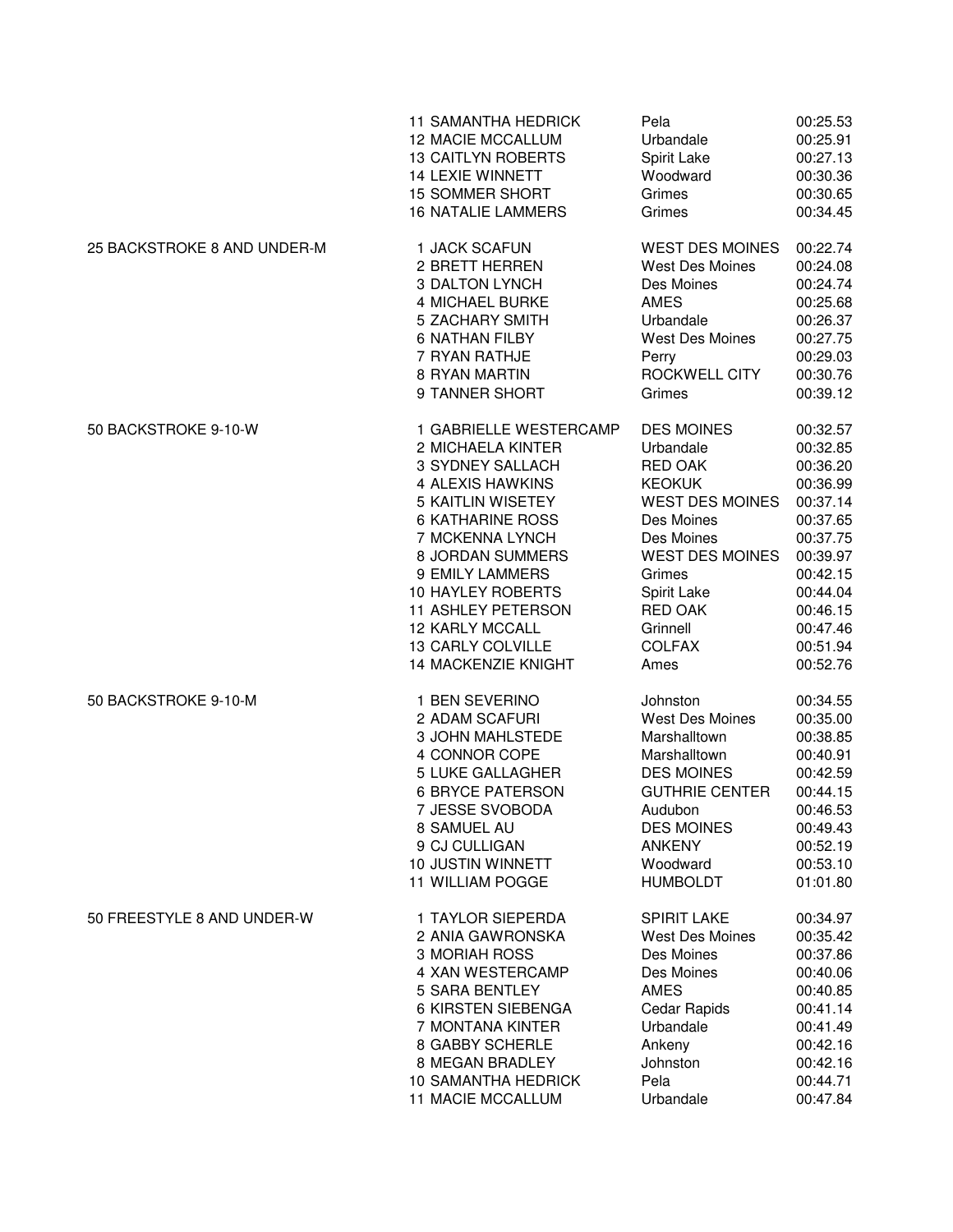|                            | <b>12 CAITLYN ROBERTS</b>  | Spirit Lake            | 00:51.86 |
|----------------------------|----------------------------|------------------------|----------|
|                            | <b>13 SOMMER SHORT</b>     | Grimes                 | 00:58.05 |
|                            | <b>14 NATALIE LAMMERS</b>  | Grimes                 | 01:05.48 |
| 50 FREESTYLE 8 AND UNDER-M | 1 JACK SCAFUN              | <b>WEST DES MOINES</b> | 00:42.20 |
|                            | 2 JACK FORDYCE             | Carroll                | 00:43.35 |
|                            | 3 MICHAEL BURKE            | <b>AMES</b>            | 00:43.70 |
|                            | 4 ZACHARY SMITH            | Urbandale              | 00:50.39 |
|                            | 5 RYAN RATHJE              | Perry                  | 00:52.50 |
|                            | <b>6 NATHAN MATTHEWS</b>   | Huxley                 | 00:57.58 |
|                            | 7 TANNER SHORT             | Grimes                 | 01:03.95 |
| 100 FREESTYLE 9-10-W       | 1 MICHAELA KINTER          | Urbandale              | 01:00.16 |
|                            | 2 GABRIELLE WESTERCAMP     | <b>DES MOINES</b>      | 01:04.35 |
|                            | 3 SYDNEY SALLACH           | <b>RED OAK</b>         | 01:10.02 |
|                            | 4 ABBEY FORDYCE            | Carroll                | 01:10.61 |
|                            | 5 ALEXIS HAWKINS           | <b>KEOKUK</b>          | 01:12.69 |
|                            | <b>6 KATHARINE ROSS</b>    | Des Moines             | 01:15.93 |
|                            | 7 BROOKE HERREN            | West Des Moines        | 01:16.49 |
|                            | 9 JORDAN SUMMERS           | <b>WEST DES MOINES</b> | 01:21.28 |
|                            | <b>10 EMILY LAMMERS</b>    | Grimes                 | 01:22.13 |
|                            | 11 ANGIE ELLENDSON         | Fort Dodge             | 01:25.10 |
|                            | <b>12 HAYLEY ROBERTS</b>   | Spirit Lake            | 01:30.06 |
|                            | 13 ASHLEY PETERSON         | RED OAK                | 01:35.20 |
|                            | <b>14 KATILIN KENDEIGH</b> | Des Moines             | 01:37.16 |
|                            | <b>15 CARLY COLVILLE</b>   | <b>COLFAX</b>          | 01:41.82 |
| 100 FREESTYLE 9-10-M       | 1 ADAM SCAFURI             | <b>West Des Moines</b> | 01:05.40 |
|                            | 2 BEN SEVERINO             | Johnston               | 01:07.00 |
|                            | 3 CONNOR COPE              | Marshalltown           | 01:14.68 |
|                            | <b>4 BRYCE PATERSON</b>    | <b>GUTHRIE CENTER</b>  | 01:18.34 |
|                            | 5 JOHN MAHLSTEDE           | Marshalltown           | 01:19.79 |
|                            | 6 JESSE SVOBODA            | Audubon                | 01:36.58 |
|                            | 7 MATTHEW POGGE            | <b>HUMBOLDT</b>        | 01:46.46 |
| 200 FREE RELAY 11 - 12 F   | 1 ERIN MCCAREY             | Carroll                | 00:00.00 |
|                            | 1 IMELDA WISTEY            | <b>WEST DES MOINES</b> | 00:00.00 |
|                            | 1 JESSICA SHORT            | Grimes                 | 00:00.00 |
|                            | 1 KARLI PAYER              | Lake City              | 02:05.27 |
|                            | 2 CATHERINE DEFINO         | Ankeny                 | 00:00.00 |
|                            | 2 ERIN ROSSITER            | Spencer                | 00:00.00 |
|                            | 2 JANELLE GALANG           | <b>JOHNSTON</b>        | 00:00.00 |
|                            | 2 STEFANI SMITH            | <b>CLARINDA</b>        | 02:05.61 |
|                            | 3 ANDY JENSEN              | <b>JOHNSTON</b>        | 02:11.31 |
|                            | 3 ELLEN COLVILLE           | <b>COLFAX</b>          | 00:00.00 |
|                            | 3 EMILEE DAVIDSON          | Boon                   | 00:00.00 |
|                            | <b>3 KAYTLIN TIPPIN</b>    | Waukee                 | 00:00.00 |
| 200 FREE RELAY 11 - 12 M   | 1 BRIAN BACON              | Marshalltown           | 02:02.75 |
|                            | 1 DAVIS JOHNSON            | Carroll                | 00:00.00 |
|                            | 1 DUSTIN SMITH             | Boone                  | 00:00.00 |
|                            | 1 JONATHAN DUFF            | Carroll                | 00:00.00 |
|                            | 2 COLIN EAGAN              | Spencer                | 00:00.00 |
|                            | 2 GRANT LAMMERS            | Grimes                 | 00:00.00 |
|                            | 2 JOSHUA WETTER            | PELLA                  | 00:00.00 |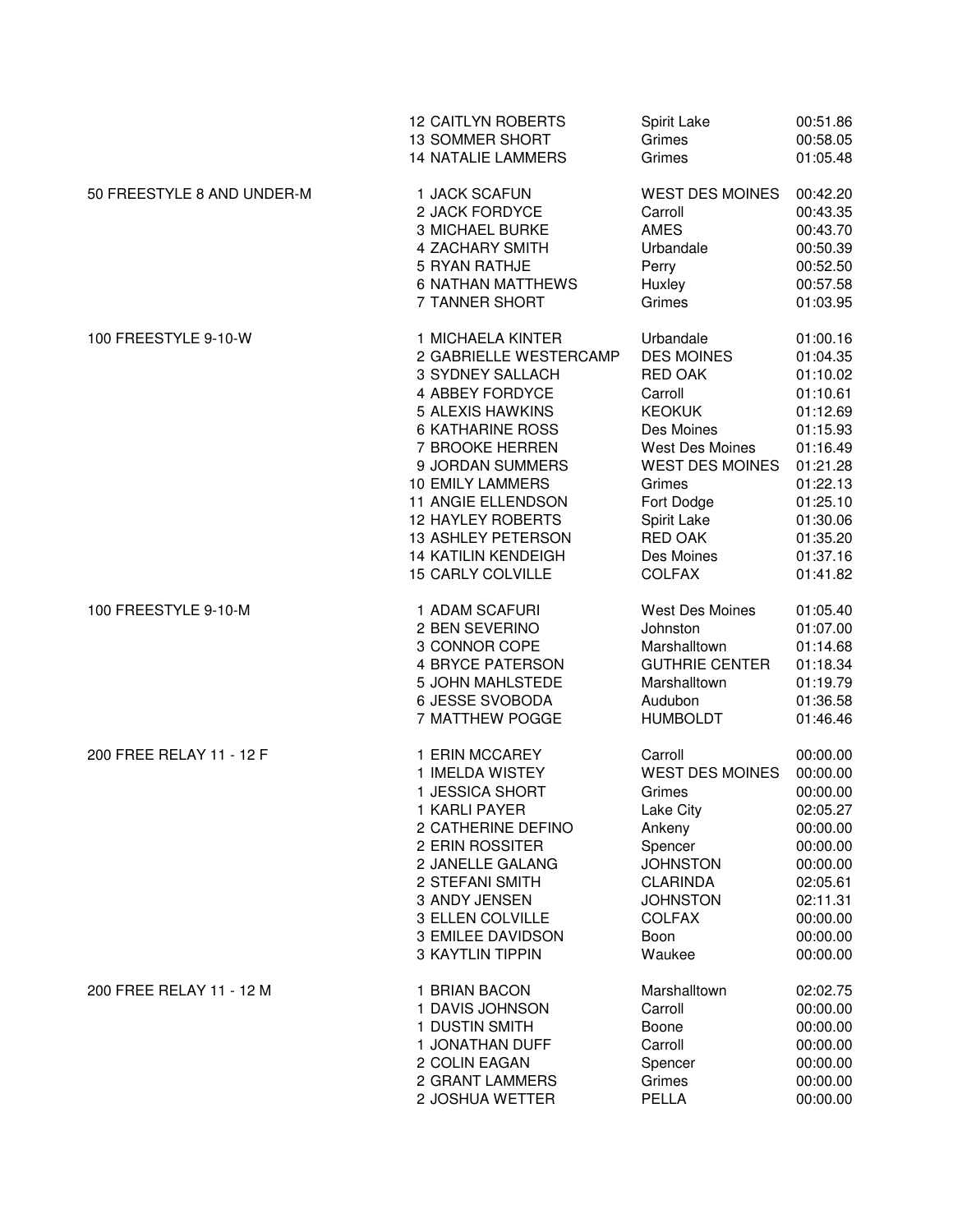|                                | 2 TRAVIS GREENWALD      | <b>WILTON</b>          | 02:04.88 |
|--------------------------------|-------------------------|------------------------|----------|
|                                | <b>3 DANIEL POTTER</b>  | <b>Bedford</b>         | 02:16.40 |
|                                | <b>3 MARK NIELSEN</b>   | CARROLL                | 00:00.00 |
|                                | <b>3 MATTHEW BURKE</b>  | <b>AMES</b>            | 00:00.00 |
|                                | <b>3 RYAN KITCHEN</b>   | <b>JOHNSTON</b>        | 00:00.00 |
| 200 FREE RELAY 13 - 14 F       | 1 DANI YAW              | <b>ALTOONA</b>         | 00:00.00 |
|                                | 1 JACKIE BLEICH         | <b>HUMBOLDT</b>        | 02:12.92 |
|                                | 1 KYLIE KINSEY          | <b>GRANGER</b>         | 00:00.00 |
|                                | 1 NICKI BOGAARD         | Pella                  | 00:00.00 |
| 200 FREE RELAY 13 - 14 M       | 1 COLE MALIN            | Carroll                | 00:00.00 |
|                                | 1 ERIC CARLSON          | <b>URBANDALE</b>       | 00:00.00 |
|                                | 1 ROB BURKE             | <b>AMES</b>            | 01:54.08 |
|                                | 1 TYLER BRADLEY         | Johnston               | 00:00.00 |
|                                | 2 ANDY FURBUSH          | <b>CLIVE</b>           | 01:56.99 |
|                                | 2 JOSHUA BACON          | <b>BOONE</b>           | 00:00.00 |
|                                | 2 JUSTIN MARTIN         | ROCKWELL CITY          | 00:00.00 |
|                                | 2 SCOTT HERREN          | <b>West Des Moines</b> | 00:00.00 |
| 200 FREE RELAY 15 - 18 F       | 1 ANDREA WETTER         | PELLA                  | 01:47.80 |
|                                | 1 KRISTEN TOWNE         | <b>GOWRIE</b>          | 01:47.80 |
|                                | 1 MICHELLE MELLENCAMP   | Clarinda               | 01:47.80 |
|                                | 1 STEPHANIE KOCH        | Boone                  | 01:47.80 |
|                                | 2 KRISTA TIPPIN         | Waukee                 | 02:05.65 |
|                                | 2 LIJUAN DONG           | <b>JOHNSTON</b>        | 02:05.65 |
|                                | 2 MEAGHAN NELSON        | <b>CEDAR RAPIDS</b>    | 02:05.65 |
|                                | 2 STEPHANIE FARNUM      | Red Oak                | 02:05.65 |
| 200 FREE RELAY 15 - 18 M       | 1 ANDREW FRANCIS        | Grinnell               | 01:35.33 |
|                                | 1 BLAKE CAVANAGH        | Williams               | 01:35.33 |
|                                | 1 CASEY SMITH           | Boone                  | 01:35.33 |
|                                | 1 SEAN HAGAN            | Boone                  | 01:35.33 |
|                                | 2 CAMERON WEBB          | Carroll                | 01:36.32 |
|                                | 2 DANIEL WRIGHT         | Eldora                 | 01:36.32 |
|                                | 2 DUSTIN POTTER         | Bedford                | 01:36.32 |
|                                | <b>3 JEREMY WETTER</b>  | PELLA                  | 01:44.75 |
|                                | <b>3 JUSTIN HEILMAN</b> | <b>Rockwell City</b>   | 01:44.75 |
|                                | 3 MICHAEL MELLENCAMP    | Clarinda               | 01:44.75 |
|                                | 3 NATE HALL             | grinnell               | 01:44.75 |
| 200 MIXED MEDLEY RELAY 11 - 12 | 1 ANDY JENSEN           | <b>JOHNSTON</b>        | 02:27.18 |
|                                | 1 EMILEE DAVIDSON       | Boon                   | 02:27.18 |
|                                | 1 ERIN ROSSITER         | Spencer                | 02:27.18 |
|                                | 1 TRAVIS GREENWALD      | <b>WILTON</b>          | 02:27.18 |
|                                | 2 ANDREA HODGSON        | Colfax                 | 02:27.94 |
|                                | 2 DUSTIN SMITH          | Boone                  | 02:27.94 |
|                                | 2 KARLI PAYER           | Lake City              | 02:27.94 |
|                                | 2 RYAN KITCHEN          | <b>JOHNSTON</b>        | 02:27.94 |
|                                | 3 ALEXA WHITEHILL       | Coin                   | 02:32.27 |
|                                | 3 DAVIS JOHNSON         | Carroll                | 02:32.34 |
|                                | 3 ELLEN COLVILLE        | <b>COLFAX</b>          | 02:32.27 |
|                                | 3 JONATHAN DUFF         | Carroll                | 02:32.34 |
| 200 MIXED MEDLEY RELAY 13 - 14 | 1 IMELDA WISTEY         | WEST DES MOINES        | 02:12.45 |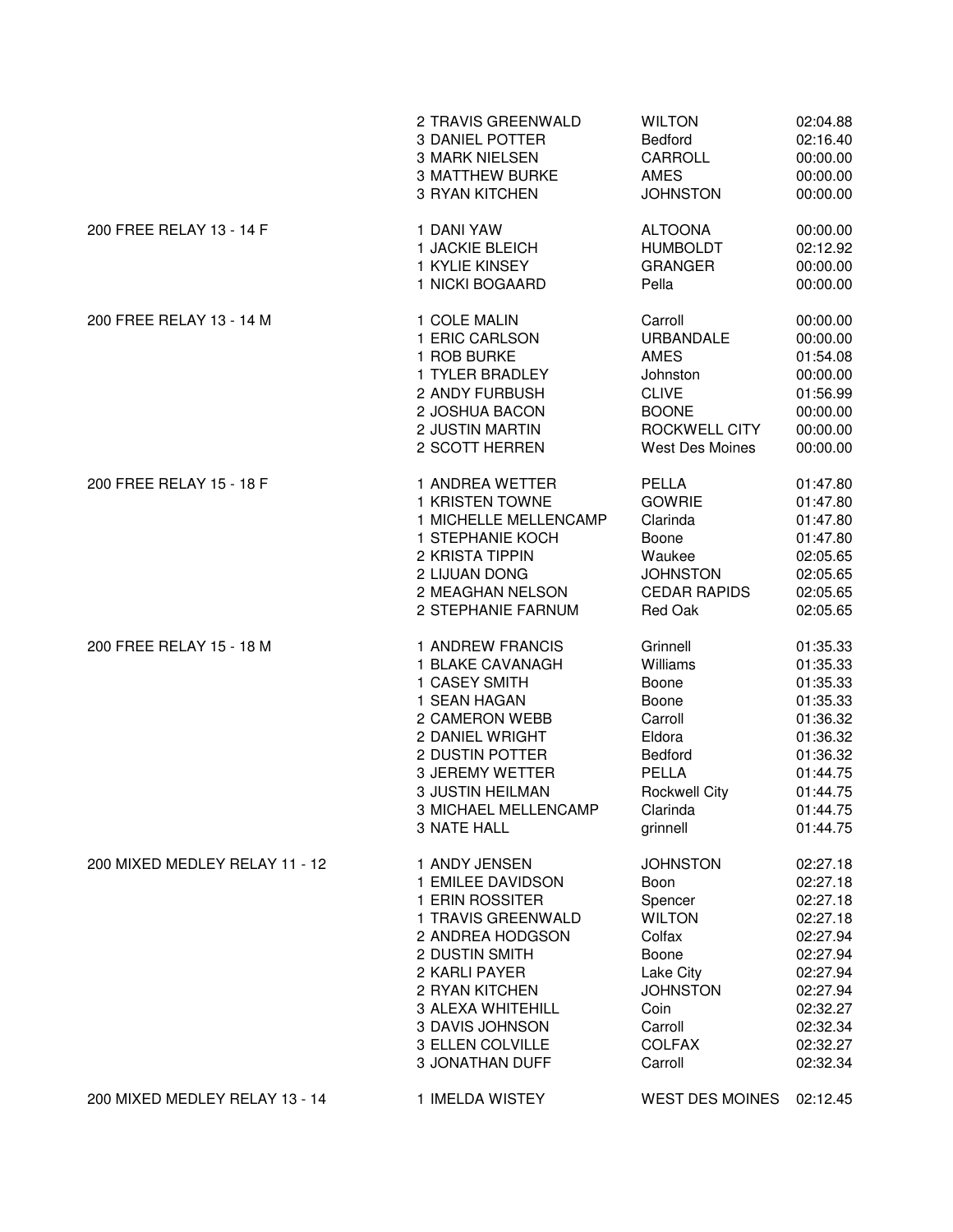|                                | 1 KRYSTIN WINKER          | <b>GLIDDEN</b>         | 02:12.45 |
|--------------------------------|---------------------------|------------------------|----------|
|                                | 1 NICKI BOGAARD           | Pella                  | 02:12.45 |
|                                | 1 TYLER BRADLEY           | Johnston               | 02:12.45 |
|                                | 2 JOSHUA BACON            | <b>BOONE</b>           | 02:16.36 |
|                                | 2 KYLIE KINSEY            | <b>GRANGER</b>         | 02:16.36 |
|                                | 2 SCOTT HERREN            | <b>West Des Moines</b> | 02:16.36 |
|                                | 2 STEPHANIE KOCH          | Boone                  | 02:16.36 |
|                                | 3 ANDY FURBUSH            | <b>CLIVE</b>           | 02:19.80 |
|                                | 3 DANI YAW                | <b>ALTOONA</b>         | 02:19.80 |
|                                | 3 EMILY HINDT             | Fort Dodge             | 02:19.80 |
|                                | <b>3 JUSTIN MARTIN</b>    | ROCKWELL CITY          | 02:19.80 |
| 200 MIXED MEDLEY RELAY 15 - 18 | 1 ANDREA WETTER           | PELLA                  | 01:55.57 |
|                                | 1 CAMERON WEBB            | Carroll                | 01:55.57 |
|                                | 1 DANIEL HARDING          | Jefferson              | 01:55.57 |
|                                | 1 KRISTA TIPPIN           | Waukee                 | 01:55.57 |
|                                | 2 DARREN BACON            | Marshalltown           | 01:56.89 |
|                                | 2 KRISTEN TOWNE           | <b>GOWRIE</b>          | 01:56.89 |
|                                | 2 MICHELLE BERGESON       | <b>MARSHALLTOWN</b>    | 01:56.89 |
|                                | 2 SEAN HAGAN              | Boone                  | 01:56.89 |
|                                | 3 BLAKE CAVANAGH          | Williams               | 01:59.86 |
|                                | 3 CASEY SMITH             | Boone                  | 01:59.86 |
|                                | <b>3 MADISON CUMMINGS</b> | <b>AMES</b>            | 01:59.86 |
| 100 FREE RELAY 8 & UNDER F     | 1 CALLIE FARRAND          | Ankeny                 | 01:13.66 |
|                                | 1 MONTANA KINTER          | Urbandale              | 01:13.66 |
|                                | 1 RACHEL ARMSTRONG        | Des Moines             | 01:13.66 |
|                                | 1 SAMANTHA HEDRICK        | Pela                   | 01:13.66 |
|                                | 2 MAKENNA BOGAARD         | Pella                  | 01:14.20 |
|                                | 2 SAMANTHA VONDRAK        | Spirit Lake            | 01:14.20 |
|                                | 2 TAYLOR SIEPERDA         | <b>SPIRIT LAKE</b>     | 01:14.20 |
|                                | 2 XAN WESTERCAMP          | Des Moines             | 01:14.20 |
|                                | 3 KIRSTEN SIEBENGA        | Cedar Rapids           | 01:21.26 |
|                                | 3 LEXIE WINNETT           | Woodward               | 01:21.26 |
|                                | 3 MORIAH ROSS             | Des Moines             | 01:21.26 |
|                                | <b>3 SARA BENTLEY</b>     | <b>AMES</b>            | 01:21.26 |
| 100 MIXED FREESTYLE 8 & UNDER  | 1 JACK SCAFUN             | <b>WEST DES MOINES</b> | 01:22.38 |
|                                | 1 NATHAN MATTHEWS         | Huxley                 | 01:22.38 |
|                                | 1 SAM HONOLD              | <b>COON RAPIDS</b>     | 01:22.38 |
|                                | 1 ZACHARY SMITH           | Urbandale              | 01:22.38 |
|                                | 2 DALTON LYNCH            | Des Moines             | 01:28.31 |
|                                | 2 JACK FORDYCE            | Carroll                | 01:28.31 |
|                                | 2 MICHAEL BURKE           | <b>AMES</b>            | 01:28.31 |
|                                | 2 NATHAN FILBY            | <b>West Des Moines</b> | 01:28.31 |
|                                | 3 ANTHONY DEFINO          | Ankeny                 | 01:45.45 |
|                                | 3 BRETT HERREN            | <b>West Des Moines</b> | 01:45.45 |
|                                | 3 RYAN RATHJE             | Perry                  | 01:45.45 |
|                                | 3 TANNER SHORT            | Grimes                 | 01:45.45 |
| 200 FREE RELAY 9 - 10 F        | 1 GABRIELLE WESTERCAMP    | <b>DES MOINES</b>      | 02:14.57 |
|                                | <b>1 KATHARINE ROSS</b>   | Des Moines             | 02:14.57 |
|                                | 1 KATILIN KENDEIGH        | Des Moines             | 02:14.57 |
|                                | 1 LILIAN ZHU              | Coralville             | 02:14.57 |
|                                | 2 ALEXIS HAWKINS          | <b>KEOKUK</b>          | 02:15.80 |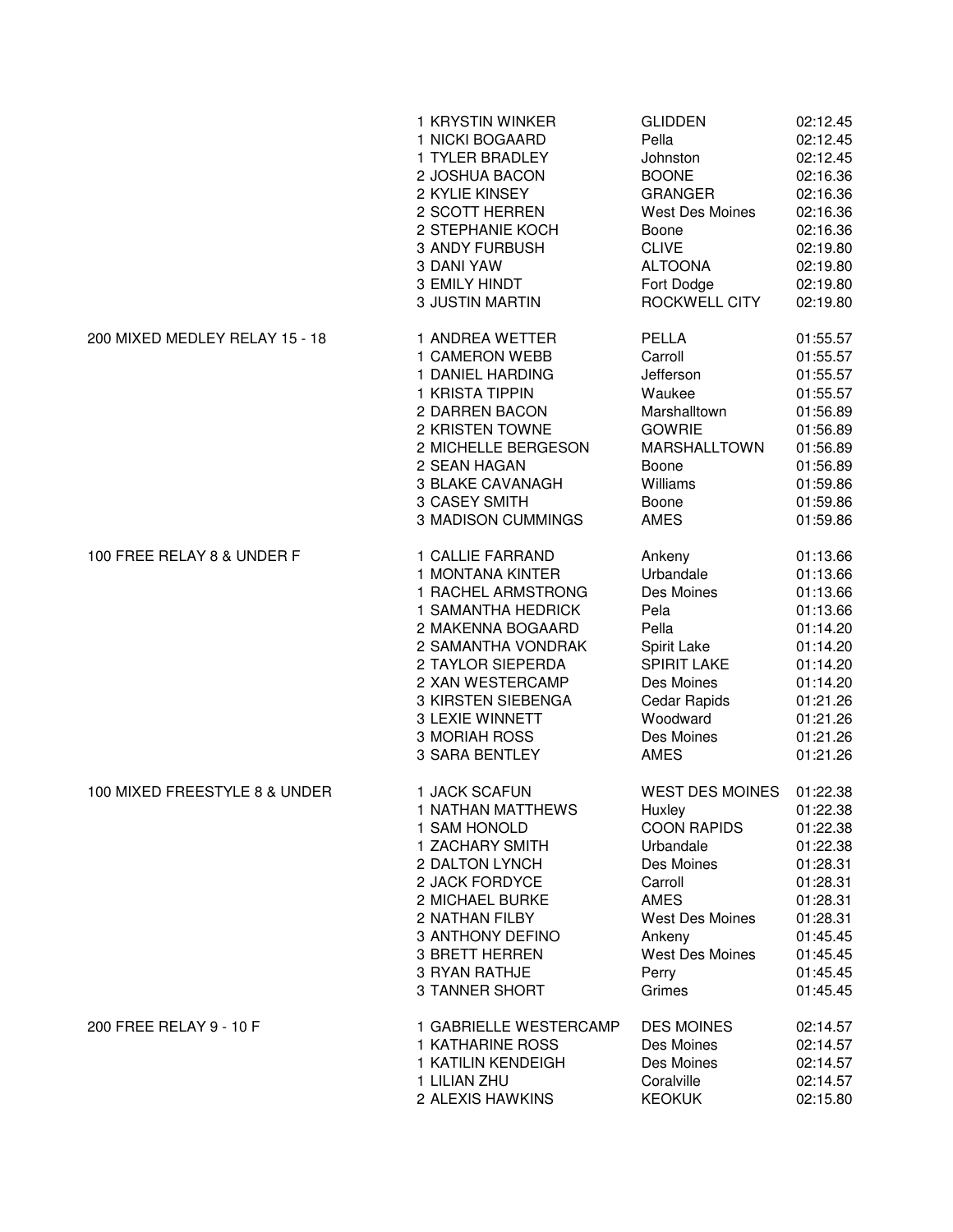|                                  | 2 EMILY LAMMERS             | Grimes                 | 02:15.80 |
|----------------------------------|-----------------------------|------------------------|----------|
|                                  | 2 HAYLEY ROBERTS            | Spirit Lake            | 02:15.80 |
|                                  | 2 SYDNEY SALLACH            | <b>RED OAK</b>         | 02:15.80 |
|                                  | 3 ANGIE ELLENDSON           | Fort Dodge             | 02:16.76 |
|                                  | 3 CARLY COLVILLE            | <b>COLFAX</b>          | 02:16.76 |
|                                  | 3 MCKENNA LYNCH             | Des Moines             | 02:16.76 |
|                                  | <b>3 MICHAELA KINTER</b>    | Urbandale              | 02:16.76 |
| 200 MIXED FREE RELAY 9 - 10      | 1 BEN SEVERINO              | Johnston               | 02:27.45 |
|                                  | 1 BRYCE PATERSON            | <b>GUTHRIE CENTER</b>  | 02:27.45 |
|                                  | 1 JUSTIN WINNETT            | Woodward               | 02:27.45 |
|                                  | 1 LUKE GALLAGHER            | <b>DES MOINES</b>      | 02:27.45 |
|                                  | 2 CALEB UTESCH              | <b>AMES</b>            | 02:33.11 |
|                                  | 2 CONNOR COPE               | Marshalltown           | 02:33.11 |
|                                  | 2 MITCHELL MADSON           | <b>JEFFERSON</b>       | 02:33.11 |
|                                  | 2 SAMUEL AU                 | <b>DES MOINES</b>      | 02:33.11 |
| 100 MIXED MEDLEY RELAY 8 & UNDER | 1 MEGAN BRADLEY             | Johnston               | 01:28.55 |
|                                  | 1 MICHAEL BURKE             | <b>AMES</b>            | 01:28.55 |
|                                  | 1 SAM HONOLD                | <b>COON RAPIDS</b>     | 01:28.55 |
|                                  | 1 XAN WESTERCAMP            | Des Moines             | 01:28.55 |
|                                  | 2 JACK FORDYCE              | Carroll                | 01:29.35 |
|                                  | 2 JACK SCAFUN               | <b>WEST DES MOINES</b> | 01:29.35 |
|                                  | 2 MORIAH ROSS               | Des Moines             | 01:29.35 |
|                                  | 2 SAMANTHA HEDRICK          | Pela                   | 01:29.35 |
|                                  | <b>3 BRETT HERREN</b>       | <b>West Des Moines</b> | 01:36.37 |
|                                  | <b>3 CAITLYN ROBERTS</b>    | Spirit Lake            | 01:36.37 |
|                                  | 3 KIRSTEN SIEBENGA          | Cedar Rapids           | 01:36.37 |
|                                  | 3 SAMANTHA VONDRAK          | Spirit Lake            | 01:36.37 |
| 200 MIXED MEDLEY RELAY 9 - 10    | 1 BEN SEVERINO              | Johnston               | 00:00.00 |
|                                  | 1 BROOKE HERREN             | <b>West Des Moines</b> | 00:00.00 |
|                                  | 1 GABRIELLE WESTERCAMP      | <b>DES MOINES</b>      | 02:31.15 |
|                                  | <b>1 HAYLEY ROBERTS</b>     | Spirit Lake            | 00:00.00 |
|                                  | 2 ABBEY FORDYCE             | Carroll                | 00:00.00 |
|                                  | 2 LUKE GALLAGHER            | <b>DES MOINES</b>      | 02:31.53 |
|                                  | 2 MCKENNA LYNCH             | Des Moines             | 00:00.00 |
|                                  | 2 SYDNEY SALLACH            | <b>RED OAK</b>         | 00:00.00 |
|                                  | 3 ASHLEY VONDRAK            | Spirit Lake            | 00:00.00 |
|                                  | 3 BRYCE PATERSON            | <b>GUTHRIE CENTER</b>  | 02:34.29 |
|                                  | <b>3 KATHARINE ROSS</b>     | Des Moines             | 00:00.00 |
|                                  | 3 KELSEY FELDMAN            | <b>West Union</b>      | 00:00.00 |
| 200 MIXED FREE RELAY 11 - 12     | 1 ALEXA WHITEHILL           | Coin                   | 00:00.00 |
|                                  | 1 JAMES SVOBODA             | Audubon                | 02:00.81 |
|                                  | 1 KARLI PAYER               | Lake City              | 00:00.00 |
|                                  | 1 RYAN KITCHEN              | <b>JOHNSTON</b>        | 00:00.00 |
|                                  | 2 ANDY JENSEN               | <b>JOHNSTON</b>        | 00:00.00 |
|                                  | 2 BRIAN BACON               | Marshalltown           | 02:03.29 |
|                                  | 2 CHRISANN ZUERNER          | Ames                   | 00:00.00 |
|                                  | 2 KAYTLIN TIPPIN            | Waukee                 | 00:00.00 |
|                                  | 3 COLIN EAGAN               | Spencer                | 02:07.42 |
|                                  | 3 IMELDA WISTEY             | <b>WEST DES MOINES</b> | 00:00.00 |
|                                  | <b>3 KRISTA STILLMUNKES</b> | Altoona                | 00:00.00 |
|                                  | <b>3 MATTHEW BURKE</b>      | <b>AMES</b>            | 00:00.00 |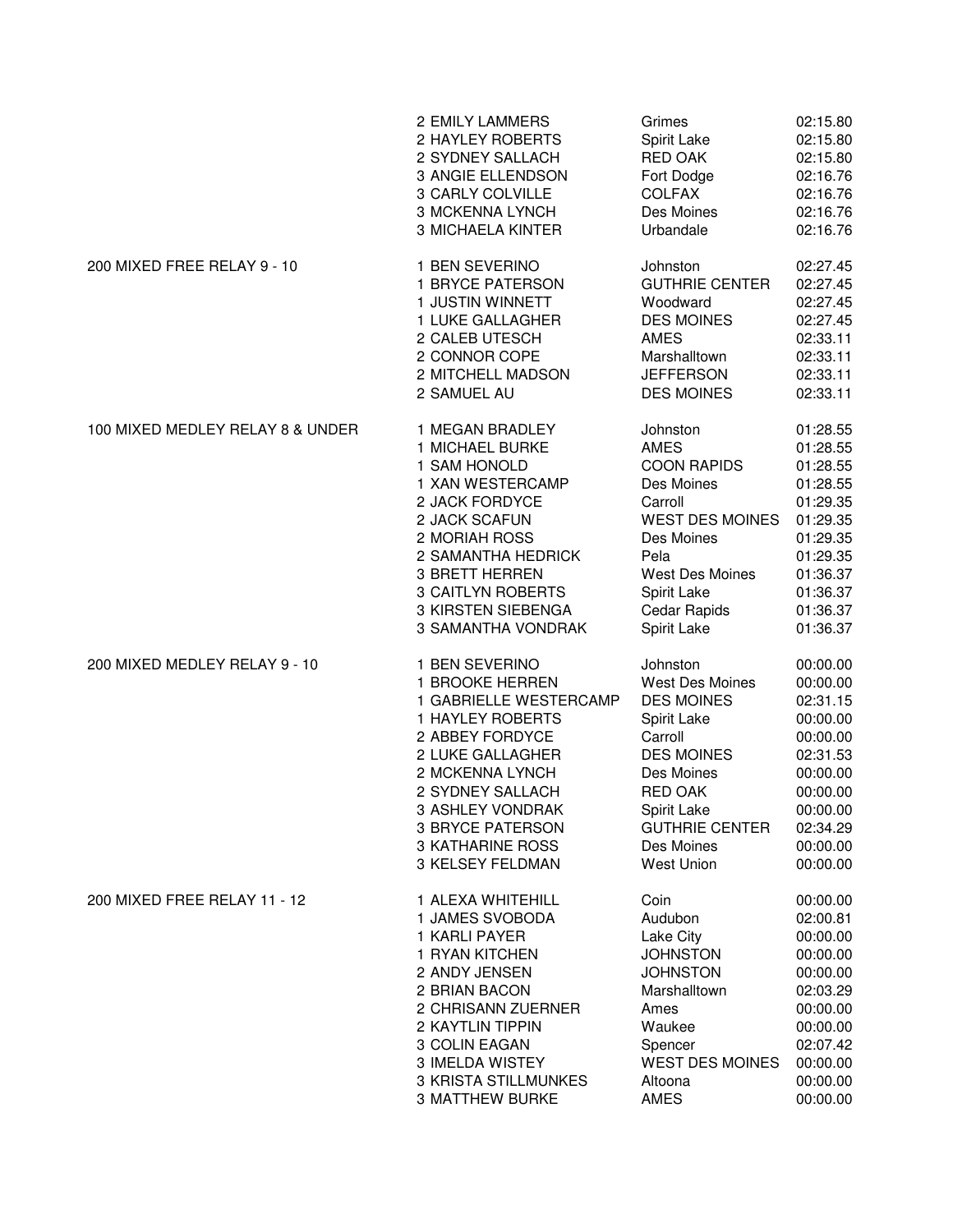| 200 MIXED FREE RELAY 13 - 14 | 1 ANDY FURBUSH         | <b>CLIVE</b>           | 01:50.40 |
|------------------------------|------------------------|------------------------|----------|
|                              | 1 COLE MALIN           | Carroll                | 00:00.00 |
|                              | 1 DANI YAW             | <b>ALTOONA</b>         | 00:00.00 |
|                              | 1 STEPHANIE FARNUM     | Red Oak                | 00:00.00 |
|                              | 2 JACKIE BLEICH        | <b>HUMBOLDT</b>        | 00:00.00 |
|                              | 2 KRYSTIN WINKER       | <b>GLIDDEN</b>         | 00:00.00 |
|                              | 2 ROB BURKE            | <b>AMES</b>            | 01:58.29 |
|                              | 2 TYLER BRADLEY        | Johnston               | 00:00.00 |
|                              | 3 EMILEE DAVIDSON      | Boon                   | 00:00.00 |
|                              | <b>3 JUSTIN MARTIN</b> | ROCKWELL CITY          | 00:00.00 |
|                              | 3 SCOTT HERREN         | <b>West Des Moines</b> | 01:59.36 |
|                              | 3 STEPHANIE KOCH       | Boone                  | 00:00.00 |
| 200 MIXED FREE RELAY 15 - 18 | 1 ANDREW FRANCIS       | Grinnell               | 00:00.00 |
|                              | 1 CAMERON WEBB         | Carroll                | 01:42.08 |
|                              | 1 KRISTA TIPPIN        | Waukee                 | 00:00.00 |
|                              | 1 MICHAEL MELLENCAMP   | Clarinda               | 00:00.00 |
|                              | 2 BLAKE CAVANAGH       | Williams               | 00:00.00 |
|                              | 2 DANIEL HARDING       | Jefferson              | 00:00.00 |
|                              | 2 DUSTIN POTTER        | Bedford                | 01:45.46 |
|                              | 2 KRISTEN TOWNE        | <b>GOWRIE</b>          | 00:00.00 |
|                              | <b>3 DANIEL WRIGHT</b> | Eldora                 | 01:48.57 |
|                              | 3 JEREMY WETTER        | PELLA                  | 00:00.00 |
|                              | 3 MEAGHAN NELSON       | <b>CEDAR RAPIDS</b>    | 00:00.00 |
|                              | 3 PAIGE JOHNSON        | <b>Guthrie Center</b>  | 00:00.00 |
| 200 MEDLEY RELAY 11 - 12 F   | 1 ASHLEY PETERSON      | <b>RED OAK</b>         | 00:00.00 |
|                              | 1 ENO AUGUSTINE-AKPAN  | <b>URBANDALE</b>       | 00:00.00 |
|                              | 1 KARLI PAYER          | Lake City              | 02:23.67 |
|                              | 1 KAYTLIN TIPPIN       | Waukee                 | 00:00.00 |
|                              | 2 IMELDA WISTEY        | <b>WEST DES MOINES</b> | 02:29.18 |
|                              | 2 JESSICA SHORT        | Grimes                 | 00:00.00 |
|                              | 2 MEREDITH FARRELL     | Ames                   | 00:00.00 |
|                              | 2 STEFANI SMITH        | <b>CLARINDA</b>        | 00:00.00 |
|                              | 3 ALEXA WHITEHILL      | Coin                   | 00:00.00 |
|                              | 3 CATHERINE DEFINO     | Ankeny                 | 00:00.00 |
|                              | 3 ELLEN COLVILLE       | <b>COLFAX</b>          | 00:00.00 |
|                              | 3 KAMALHA SONNICHSEN   | <b>DENISON</b>         | 02:33.88 |
| 200 MEDLEY RELAY 11 - 12 M   | 1 DAVIS JOHNSON        | Carroll                | 00:00.00 |
|                              | 1 JAMES SVOBODA        | Audubon                | 02:24.95 |
|                              | 1 MATTHEW BURKE        | <b>AMES</b>            | 00:00.00 |
|                              | 1 TRAVIS GREENWALD     | <b>WILTON</b>          | 00:00.00 |
|                              | 2 BRIAN BACON          | Marshalltown           | 00:00.00 |
|                              | 2 DANIEL POTTER        | Bedford                | 00:00.00 |
|                              | 2 JONATHAN DUFF        | Carroll                | 02:33.83 |
|                              | 2 RYAN KITCHEN         | <b>JOHNSTON</b>        | 00:00.00 |
|                              | 3 ALEX GRAEVE          | <b>ANKENY</b>          | 02:45.91 |
|                              | 3 ANDY JENSEN          | <b>JOHNSTON</b>        | 00:00.00 |
|                              | 3 JOSHUA WETTER        | PELLA                  | 00:00.00 |
|                              | <b>3 MARK NIELSEN</b>  | <b>CARROLL</b>         | 00:00.00 |
| 200 MEDLEY RELAY 13 - 14 F   | 1 EMILY HINDT          | Fort Dodge             | 02:24.38 |
|                              | 1 JACKIE BLEICH        | <b>HUMBOLDT</b>        | 00:00.00 |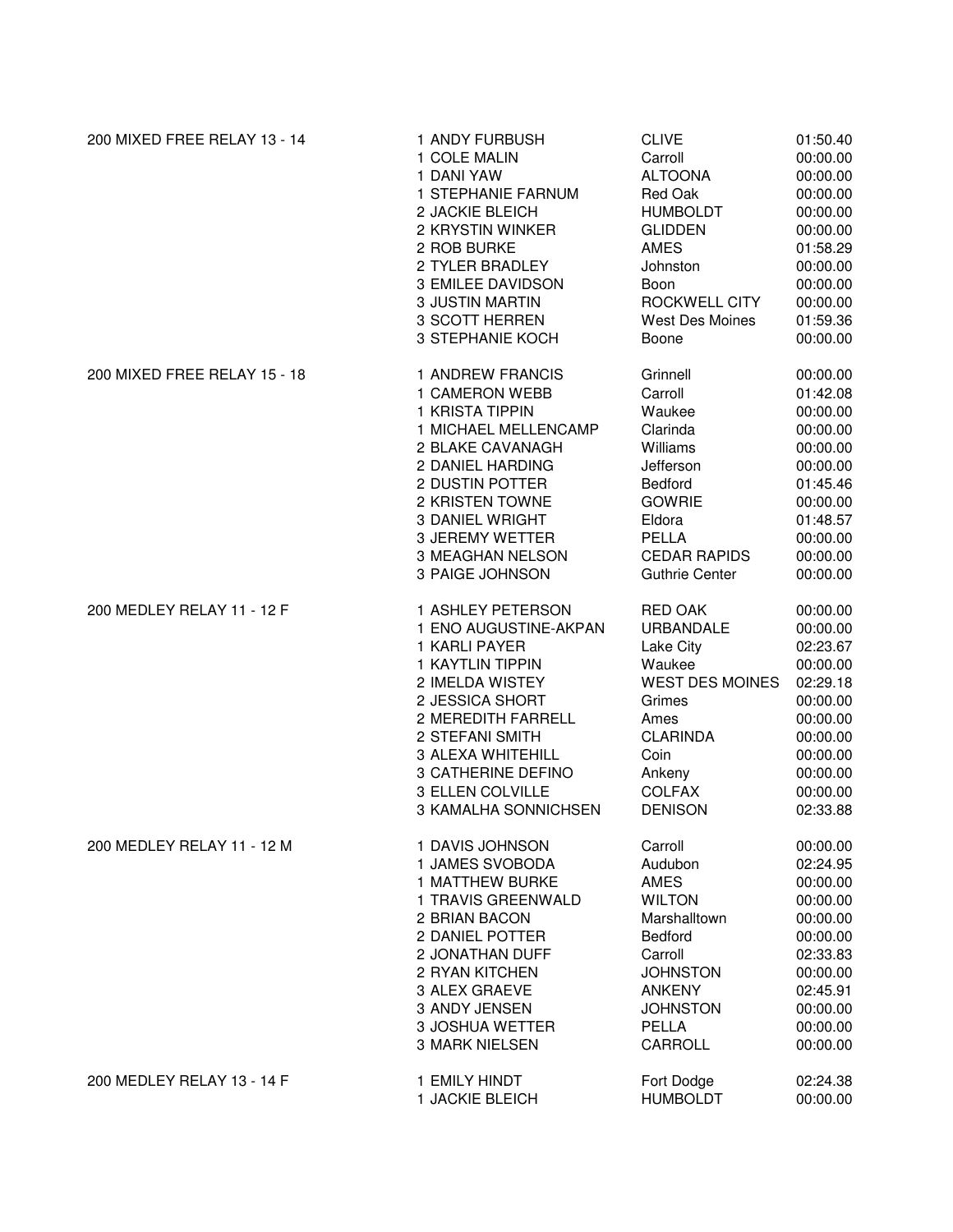|                                | 1 KRYSTIN WINKER          | <b>GLIDDEN</b>         | 00:00.00 |
|--------------------------------|---------------------------|------------------------|----------|
|                                | 1 STEPHANIE KOCH          | Boone                  | 00:00.00 |
| 200 MEDLEY RELAY 13 - 14 M     | 1 ANDY FURBUSH            | <b>CLIVE</b>           | 02:09.33 |
|                                | 1 COLE MALIN              | Carroll                | 00:00.00 |
|                                | 1 GRANT LAMMERS           | Grimes                 | 00:00.00 |
|                                | 1 ROB BURKE               | <b>AMES</b>            | 00:00.00 |
|                                | 2 COLIN EAGAN             | Spencer                | 00:00.00 |
|                                | 2 SCOTT HERREN            | West Des Moines        | 00:00.00 |
|                                | 2 TYLER BRADLEY           | Johnston               | 00:00.00 |
| 200 MEDLEY RELAY 15 - 18 F     | 1 ANDREA WETTER           | PELLA                  | 00:00.00 |
|                                | 1 MICHELLE MELLENCAMP     | Clarinda               | 00:00.00 |
|                                | 1 PAIGE JOHNSON           | <b>Guthrie Center</b>  | 00:00.00 |
|                                | 1 STEPHANIE FARNUM        | Red Oak                | 02:14.00 |
|                                | 2 DANI YAW                | <b>ALTOONA</b>         | 02:18.31 |
|                                | 2 JUSTIN MARTIN           | ROCKWELL CITY          | 00:00.00 |
|                                | 2 KRISTA TIPPIN           | Waukee                 | 00:00.00 |
|                                | 2 MEAGHAN NELSON          | <b>CEDAR RAPIDS</b>    | 00:00.00 |
| 200 MEDLEY RELAY 15 - 18 M     | 1 BLAKE CAVANAGH          | Williams               | 00:00.00 |
|                                | 1 DANIEL WRIGHT           | Eldora                 | 00:00.00 |
|                                | 1 DUSTIN POTTER           | <b>Bedford</b>         | 00:00.00 |
|                                | 1 NATE HALL               | grinnell               | 01:57.48 |
|                                | 2 CAMERON WEBB            | Carroll                | 01:58.41 |
|                                | 2 JACOB MILLER            | Perry                  | 00:00.00 |
|                                | 2 JEREMY WETTER           | PELLA                  | 00:00.00 |
| 100 MIXED FREE RELAY 8 & UNDER | 1 CALLIE FARRAND          | Ankeny                 | 00:00.00 |
|                                | 1 JACK FORDYCE            | Carroll                | 01:14.10 |
|                                | 1 KIRSTEN SIEBENGA        | Cedar Rapids           | 00:00.00 |
|                                | 1 MICHAEL BURKE           | <b>AMES</b>            | 00:00.00 |
|                                | 2 GABBY SCHERLE           | Ankeny                 | 00:00.00 |
|                                | 2 MORIAH ROSS             | Des Moines             | 00:00.00 |
|                                | 2 XAN WESTERCAMP          | Des Moines             | 00:00.00 |
|                                | 2 ZACHARY SMITH           | Urbandale              | 01:17.62 |
|                                | 3 BRETT HERREN            | <b>West Des Moines</b> | 01:20.07 |
|                                | <b>3 SAMANTHA HEDRICK</b> | Pela                   | 00:00.00 |
|                                | 3 TANNER SHORT            | Grimes                 | 00:00.00 |
|                                | <b>3 TAYLOR SIEPERDA</b>  | SPIRIT LAKE            | 00:00.00 |
| 200 MIXED FREE RELAY 9 - 10    | 1 BRYCE PATERSON          | <b>GUTHRIE CENTER</b>  | 02:21.74 |
|                                | 1 CONNOR COPE             | Marshalltown           | 00:00.00 |
|                                | 1 HAYLEY ROBERTS          | Spirit Lake            | 00:00.00 |
|                                | 2 ADAM SCAFURI            | <b>West Des Moines</b> | 00:00.00 |
|                                | 2 ALEXIS HAWKINS          | <b>KEOKUK</b>          | 00:00.00 |
|                                | 2 CALEB UTESCH            | <b>AMES</b>            | 02:29.01 |
|                                | 2 KATHARINE ROSS          | Des Moines             | 00:00.00 |
|                                | 3 CARLY COLVILLE          | <b>COLFAX</b>          | 00:00.00 |
|                                | 3 JOHN MAHLSTEDE          | Marshalltown           | 02:29.01 |
|                                | <b>3 LUKE GALLAGHER</b>   | <b>DES MOINES</b>      | 00:00.00 |
|                                | 3 MCKENNA LYNCH           | Des Moines             | 00:00.00 |
| 100 MEDLEY REAY 8 & UNDER F    | 1 GABBY SCHERLE           | Ankeny                 | 00:00.00 |
|                                | 1 MONTANA KINTER          | Urbandale              | 01:29.86 |